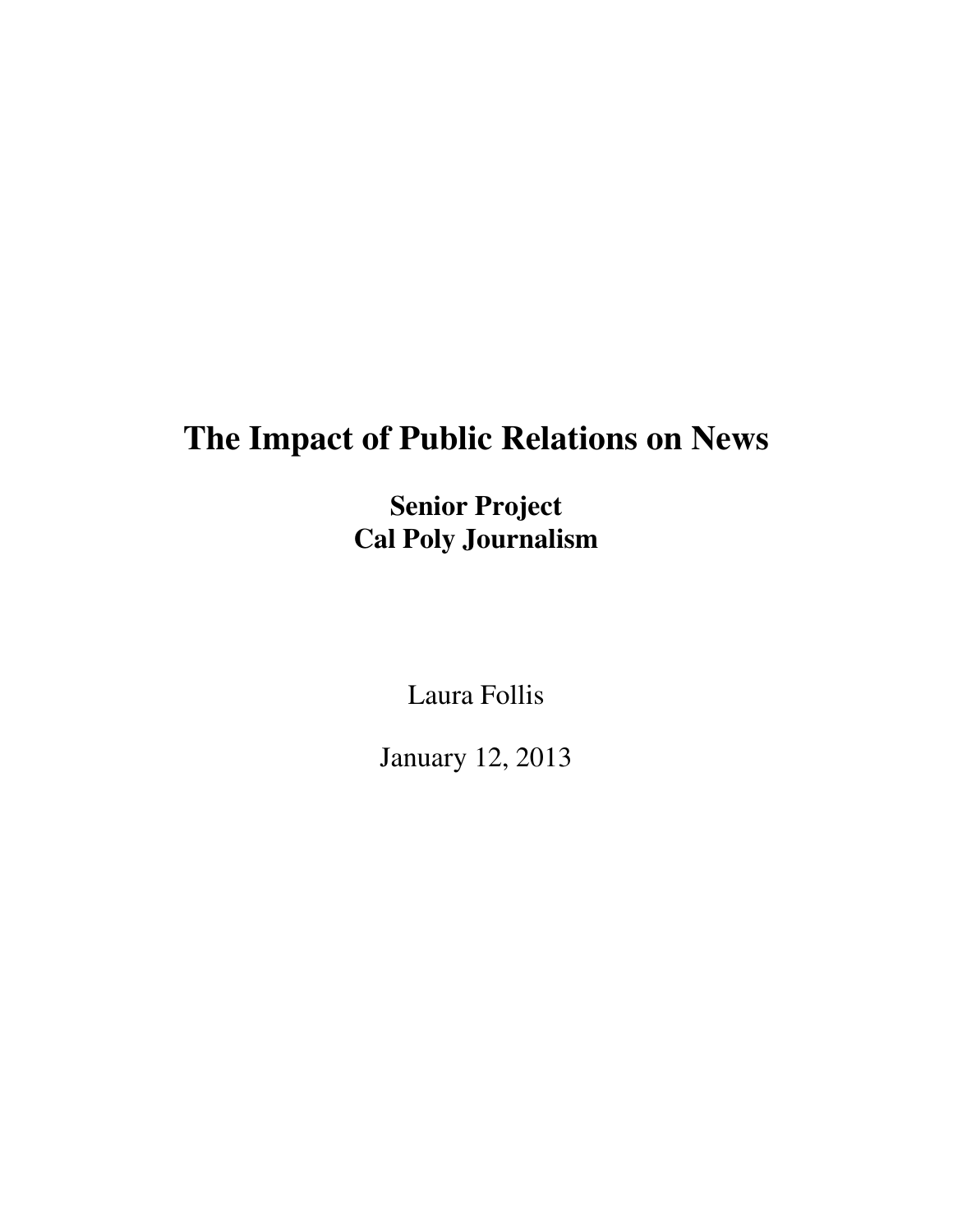## **Table of Contents**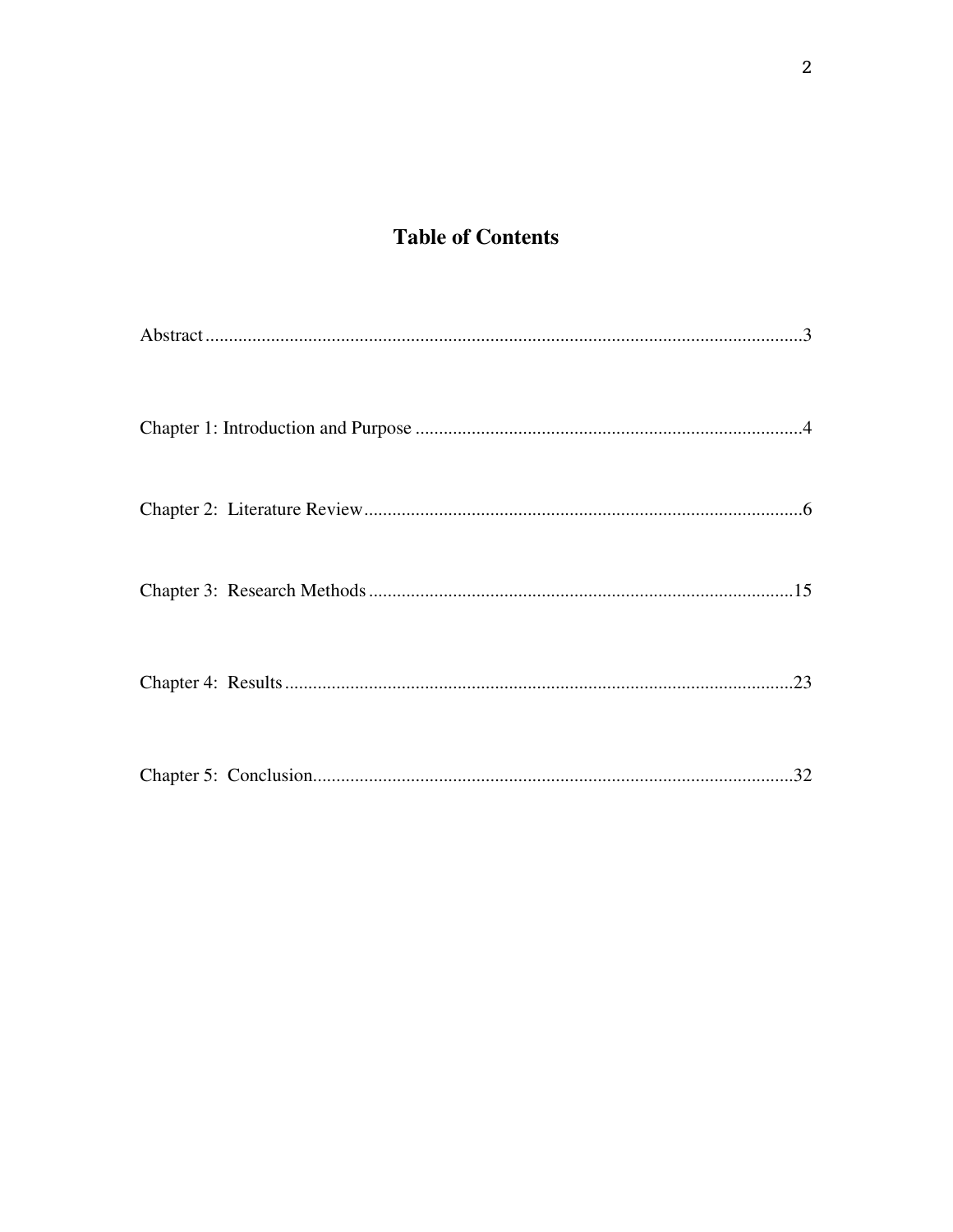#### **Abstract**

Understanding who has influence over what stories make the news is essential when one considers the fact that the press alone has the power to build support for wars, sink businesses, and create instant celebrity. PR professionals are paid to get positive press coverage for their clients. The purpose of this study is to explore the relationship between these PR professionals and the media, and quantify to what degree does the PR industry determine news content. This paper looks at the state of the news industry (declining) in relation to the PR industry (booming) and what can happen when PR professionals vastly outnumber newspeople. An equally important purpose of this research is to learn consumers' perceptions of how news is initiated. This is essential because, regardless of how news ends up being news, it gains instant credibility once it hits the pages and airwaves. To answer these questions, I conducted two types of surveys. First, I surveyed a cross section of people who get their news from traditional media sources – newspapers, magazines, TV, radio – and analyzed their attitudes about the newsgathering process. Second, I conducted personal interviews with journalists to gauge how much influence PR professionals wield with them. The results suggest that today's media, particularly print, depend on PR folks to supply many of their stories. At the same time, their readers, viewers and listeners seem largely unaware of this fact. This raises questions about how reporters, editors, and producers can effectively use PR material while maintaining journalistic standards. The research also uncovers a need for consumers to learn techniques for "spotting the PR" so they have a better understanding of the third party who may be behind a news story.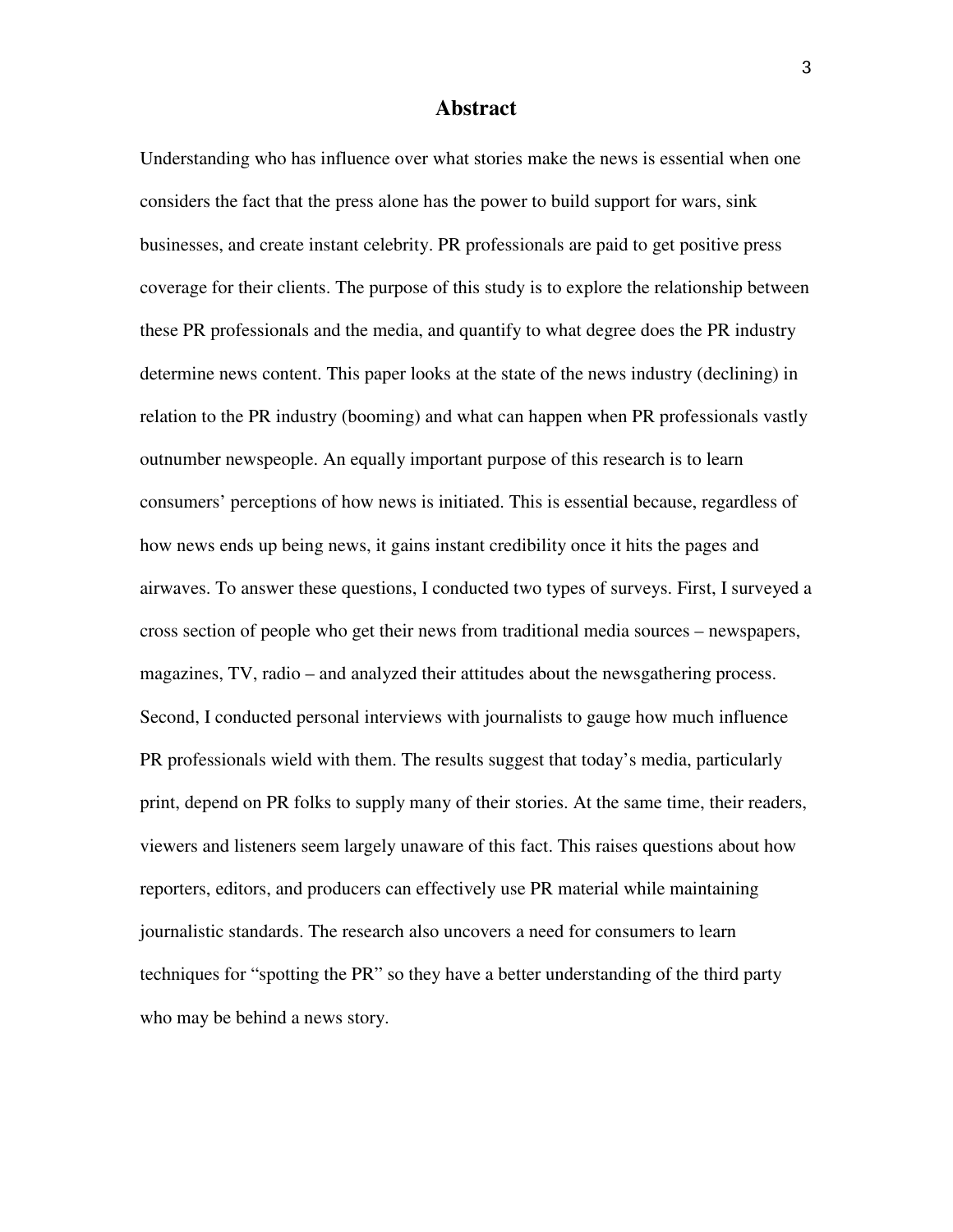#### **Chapter 1: Introduction and Purpose of Study**

For 25 years, my job has been to secure positive media coverage for my clients' products and services in traditional print and broadcast media outlets (magazines, newspapers, TV, radio). By developing creative story angles and then pitching editors and producers via press releases and personal contact, I have achieved tens of thousands of dollars in equivalent advertising print space/air time. My experience has given me insight into the symbiotic relationship between the public relations and news industries. Journalists depend on public relations professionals to help them package the news, keep current on popular trends, and provide access to newsmakers. This is especially true in today's economy, as many traditional media outlets have cut staff to cope with a loss of ad and subscriber revenue due to competition from digital news sources. The remaining journalists become more dependent that ever on information disseminated by PR professionals – they simply cannot do it all.

I believe that today the majority of the news that we read or hear in traditional media outlets is initiated by public relations professionals who are promoting a particular product, service, or agenda**.** What would happen if each story contained in a newspaper, magazine, radio show or TV news/talk show, was analyzed to determine where and how it originated? I believe in many circumstances – particularly with "soft news" outlets such as talk shows, magazines, and community newspapers – that a story *begins with a publicist*. This study will explore that assertion by surveying editors, reporters, and producers about the origin of the stories appearing in a particular issue or show. The sample will include a cross section of local market (Seattle) newspapers, magazines, and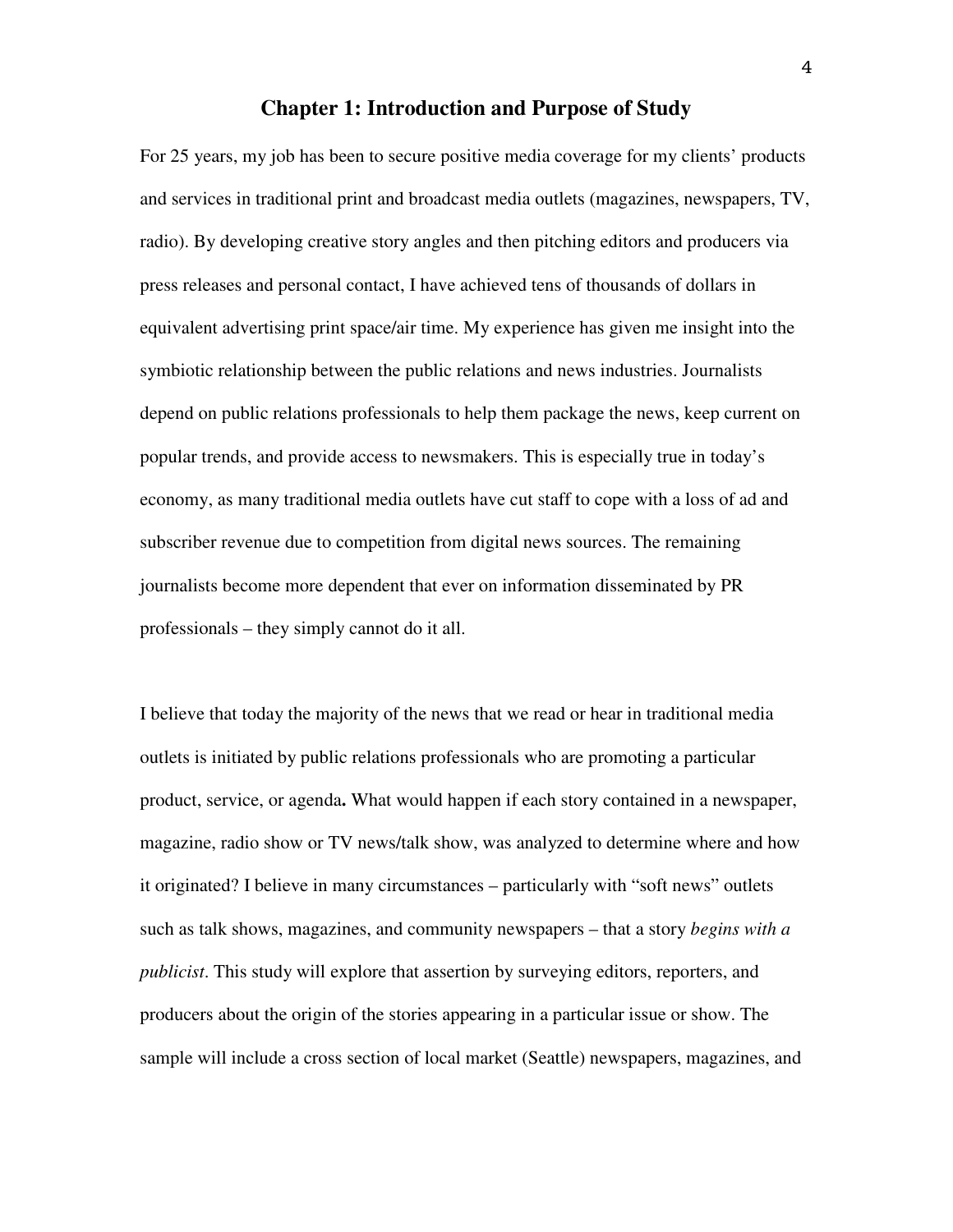broadcast stations. This paper will also explore existing academic research studies on this topic.

Furthermore, it is questionable whether audiences understand how the news they consume is manufactured. Indeed, this is the reason for media relations playing a strong role in the marketing mix. Editorial placements carry a "stamp of authority" as audiences believe *it must be important to be selected from the myriad of possible stories.* What would be the response if people were asked how media stories are generated? I suspect most would say journalists come up with their own ideas and the role of the publicist would rarely be mentioned as a significant factor. This study will explore this assertion by asking a cross section of people who regularly get news from magazines, newspapers, TV, and radio (limited to those not associated with the communications industry) a series of questions about how they think content is selected. This paper will also explore existing academic research studies on consumer perceptions of news origin.

The importance of understanding how news is manufactured and packaged cannot be underestimated in a society where the press has the power to sway public opinion, create awareness, bestow or take away credibility, and make or break businesses. The purpose of this study is to explore the true nature of the relationship between publicists and the media, and identify who initiates the news gathering process. The study will also analyze public perception of how content is generated in newspapers, magazines, TV and radio, and determine if that perception matches reality.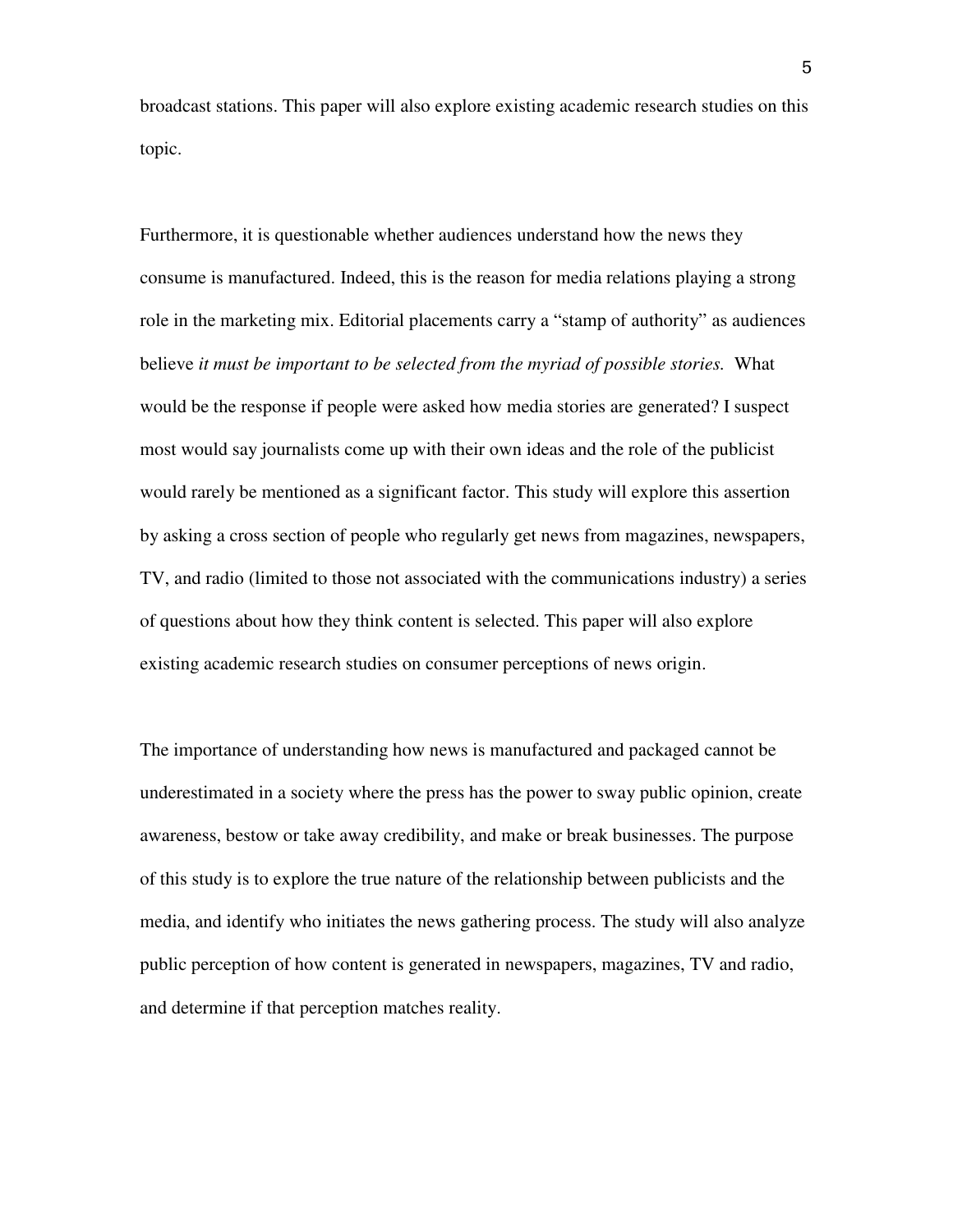#### **Chapter 2: Literature Review**

My review of existing literature on the topic of PR influence on traditional media is divided into four sections: 1) examples of PR influence on the news; 2) considerations that create a favorable environment for PR's influence; 3) trends in use of traditional media; and 4) audience awareness of PR influence on news content.

#### **PR's influence on news is not new but it is growing.**

Since the birth of the modern public relations movement in 1906 when Ivy Lee produced the *Declaration of Principles* to officially define the relationship between the PR professional and the press (Turney,  $2000$ ),  $\frac{1}{1}$  efforts on behalf of government, educational institutions, non-profits, professional organizations, celebrities, and businesses to influence news content has grown into an \$8.8 billion worldwide industry (Holmes, 2011).<sup>2</sup> According to Robert McChesney, communications professor at University of Illinois, author of 23 books, and recognized expert on the public relations industry, "In the '60s and '70s, about 40 to 50 percent of news came from public relations. Now, 86 percent of the news comes from public relations and those stories have no editing"  $(Hoggs, 2010)$ .<sup>3</sup> Several specific studies support McChesney's claim. A study by the Pew Research Center followed the production of news in 52 media outlets in Baltimore over a one-week period in July 2009. The study authors followed news reports related to six major storylines and found 84 percent of the reporting could be traced to PR efforts from the government (62%), citizens (12%), or education institutions (10%). Only 15 percent of the reporting originated within the walls of the newsroom (Pew Research Center, 2010). 4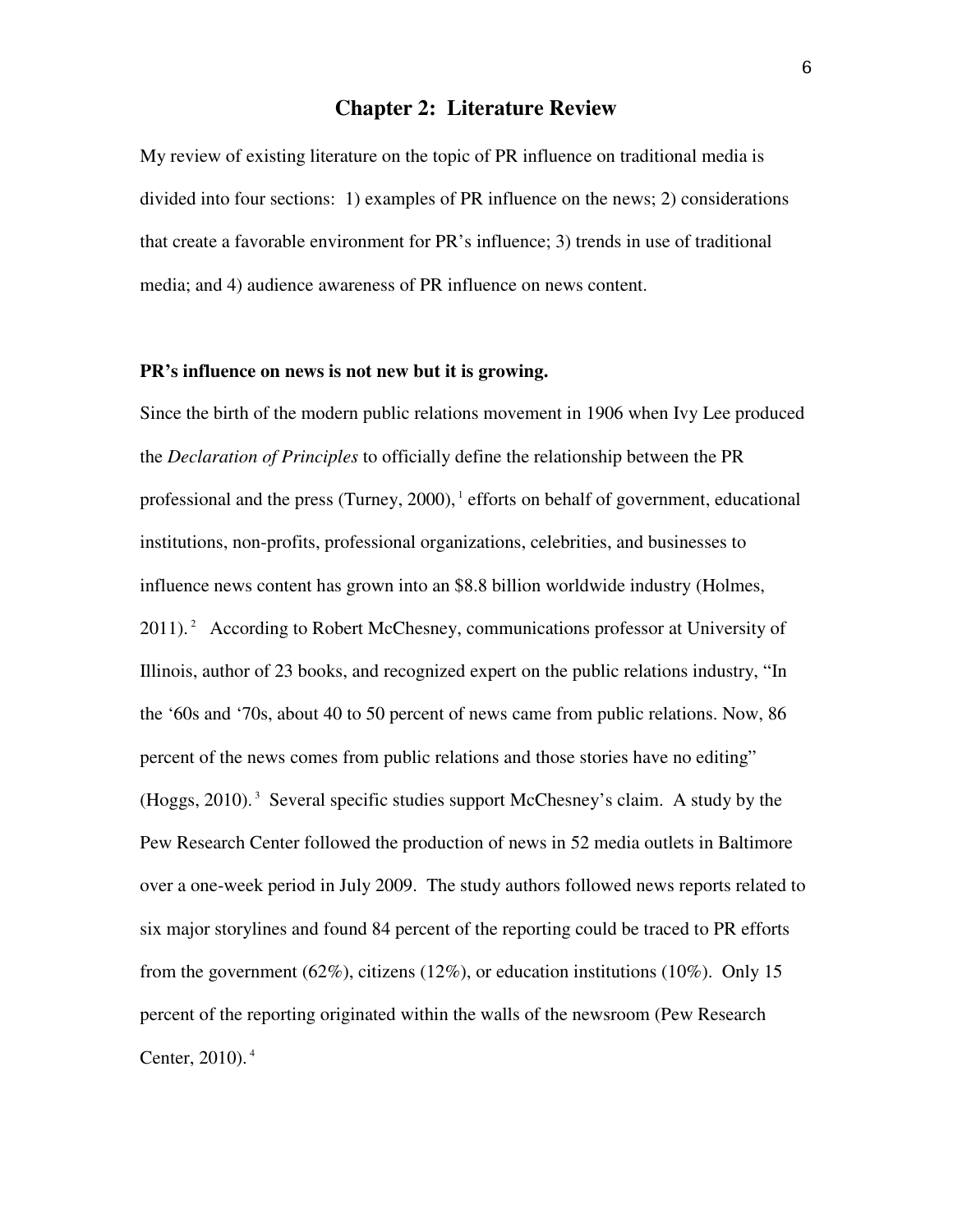

.

From: "How News Happens", Pew Research Center, January 11, 2010<sup>4</sup>

It is not just the American press that closely partners with the PR industry. "Spinning the Media," a 2010 study by the Australian Centre for Independent Journalism, revealed that 55 percent of news stories in ten newspapers during a five-day period were initiated by public relations efforts (Australian Centre for Independent Journalism,  $2010$ ).<sup>5</sup>

Despite the desire to silently work behind the scenes, the PR industry has at times become the subject of its own news story. President George W. Bush's governmentsponsored PR campaign to sell the Iraq War to the public prompted a 2005 investigation by *The New York Times* that revealed \$254 million was spent on public relations contracts in Bush's first term alone. (Barstow and Stein, 2005).<sup>6</sup> Reporter David Barstow went on to write a series of Pulitzer Prize winning reports about Bush's PR machine, which detailed the Pentagon's employment of retired military officers to deliver the military's message on TV news programs (Barstow, 2008).<sup>7</sup> Another tactic uncovered by Barstow, the use of government-produced, ready-to-air Video News Releases (VNRs), prompted two nation-wide investigative studies by the Center for Media and Democracy.

These studies found widespread use of VNRs in TV markets and uncovered the common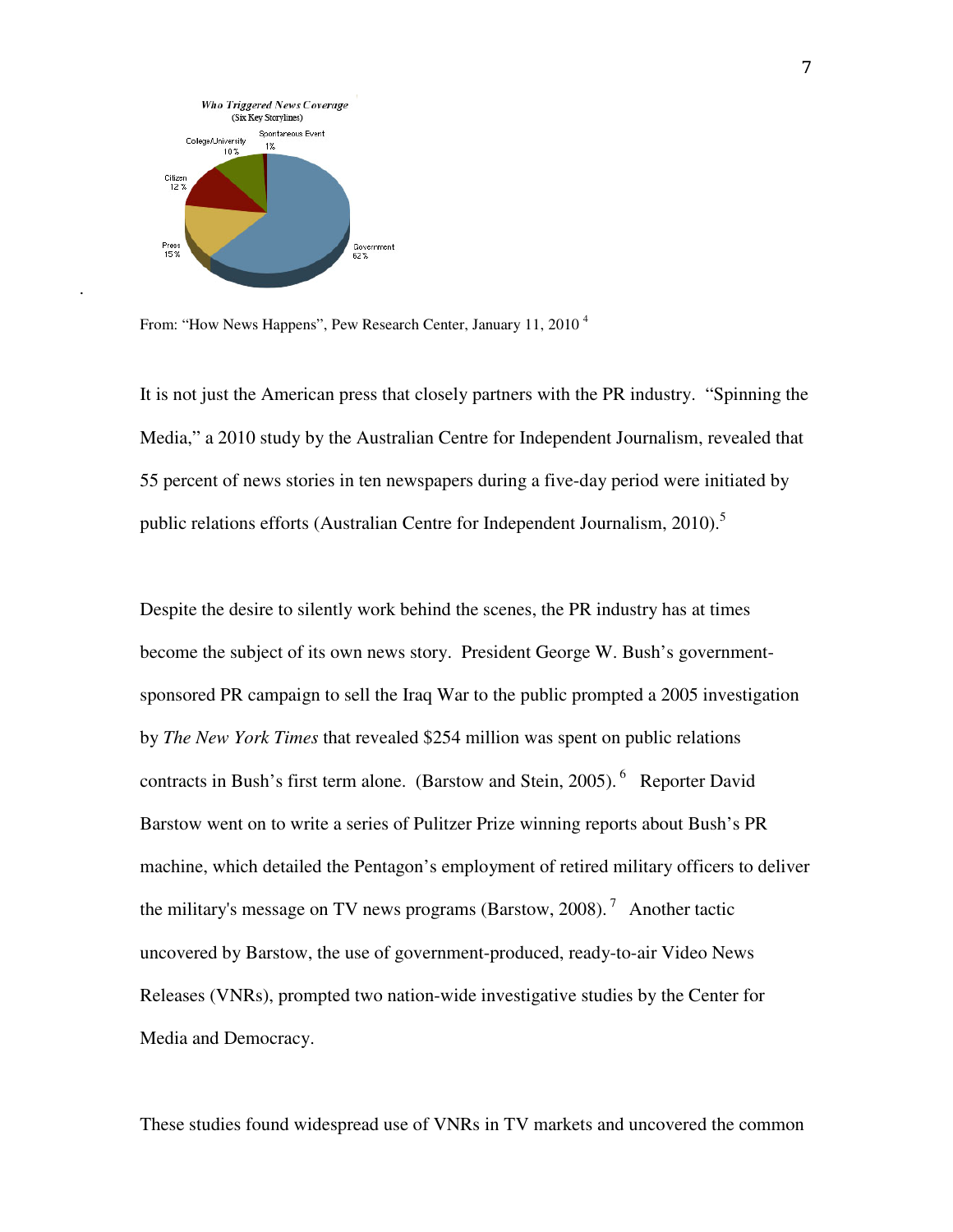practice of stations passing them off as their own reporting without revealing the source (Farsetta, 2007).<sup>8</sup> In a recently publicized example of PR gone amuck, Burson Marsteller, an international PR agency, made news when it was outed for attempting to get negative stories written about Google yet refusing to reveal that Facebook (Google's rival) was paying for the lobbying (The Economist,  $2011$ ).<sup>9</sup>

#### **The media environment is favorable to PR.**

PR influence on the news is well documented as the examples above illustrate. But why do journalists allow PR professionals such power over the content of news? The likely answers are money and time. A May 2011 article appearing in *ProPublica* and copublished by Columbia Journalism Review provides insight into the numbers. The amount of money spent on PR grew from \$3.5 billion in 1997 to more than \$8.75 billion in 2007. Over the same period, PR agency employment grew by 30 percent. Contrast that with the fact that the number of newspaper reporters and editors are at an all-time low of 40,600 and employment in TV news is less than half of what it was in the 1980s. In the article, John Sullivan acknowledged the power imbalance: "Journalism, the counterweight to corporate and government PR, is shrinking" (Sullivan, 2011).<sup>10</sup> Research by Jamil Jonna of the University of Oregon highlights the growing gap between the number of journalists and PR professionals. The following chart shows how the ratios have grown over the decades to six PR professionals for every one journalist in

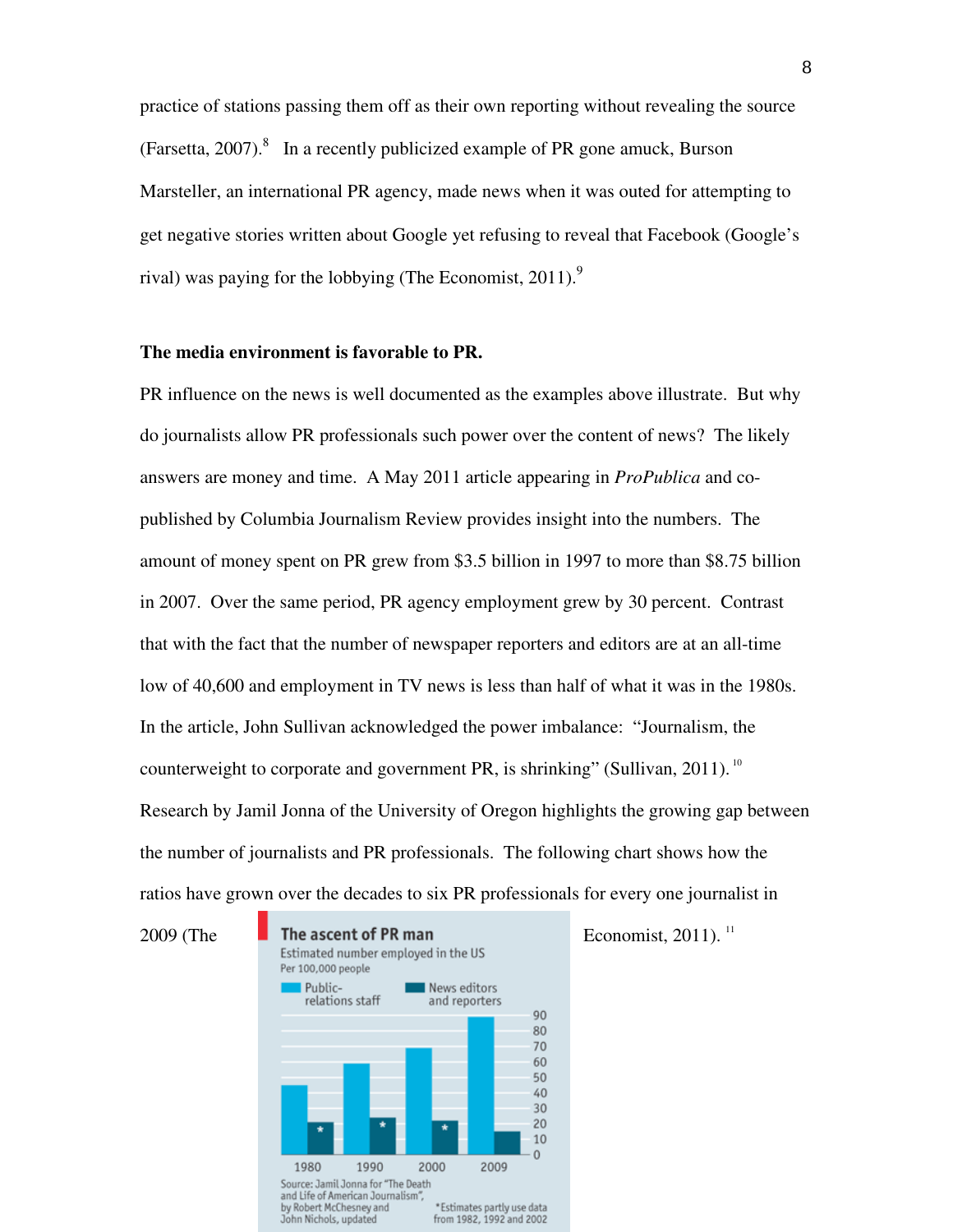Source: "Slime Slinging: Flacks vastly outnumber hacks these days". *The Economist*. May 19,  $2011.<sup>11</sup>$ 

This ratio will no doubt continue to climb. *U.S. News & World Report* cites Bureau of Labor statistics that project public relations employment growth of 22.5 percent between 2010 and 2020. Because of this promising outlook, the magazine has ranked the public relations profession number 41 on its 2012 Best Jobs list. (U.S. News & World Report,  $2012$ ).<sup>12</sup>

Understaffed newsrooms are one reason why journalists turn to the surplus of PR pros for story generation. Another reason is that the remaining journalists are actually producing more stories in today's 24-hour news environment. The authors of the 2011 Media Content Survey by PR Week summed it up this way: "Media is in survival mode." The study found the top three factors affecting employees in traditional media outlets were decreasing budgets (37%), increasing volume of content (29%), and more outside responsibilities such as web content (18%). Seventy one percent say they have more work than the prior year (Gordon, 2011).<sup>13</sup> Dean Starkman of the Columbia Journalism Review calls this non-stop production of news "the hamster wheel". Starkman studied the *Wall Street Journal* and found that staff numbers dropped 13 percent from 2000 to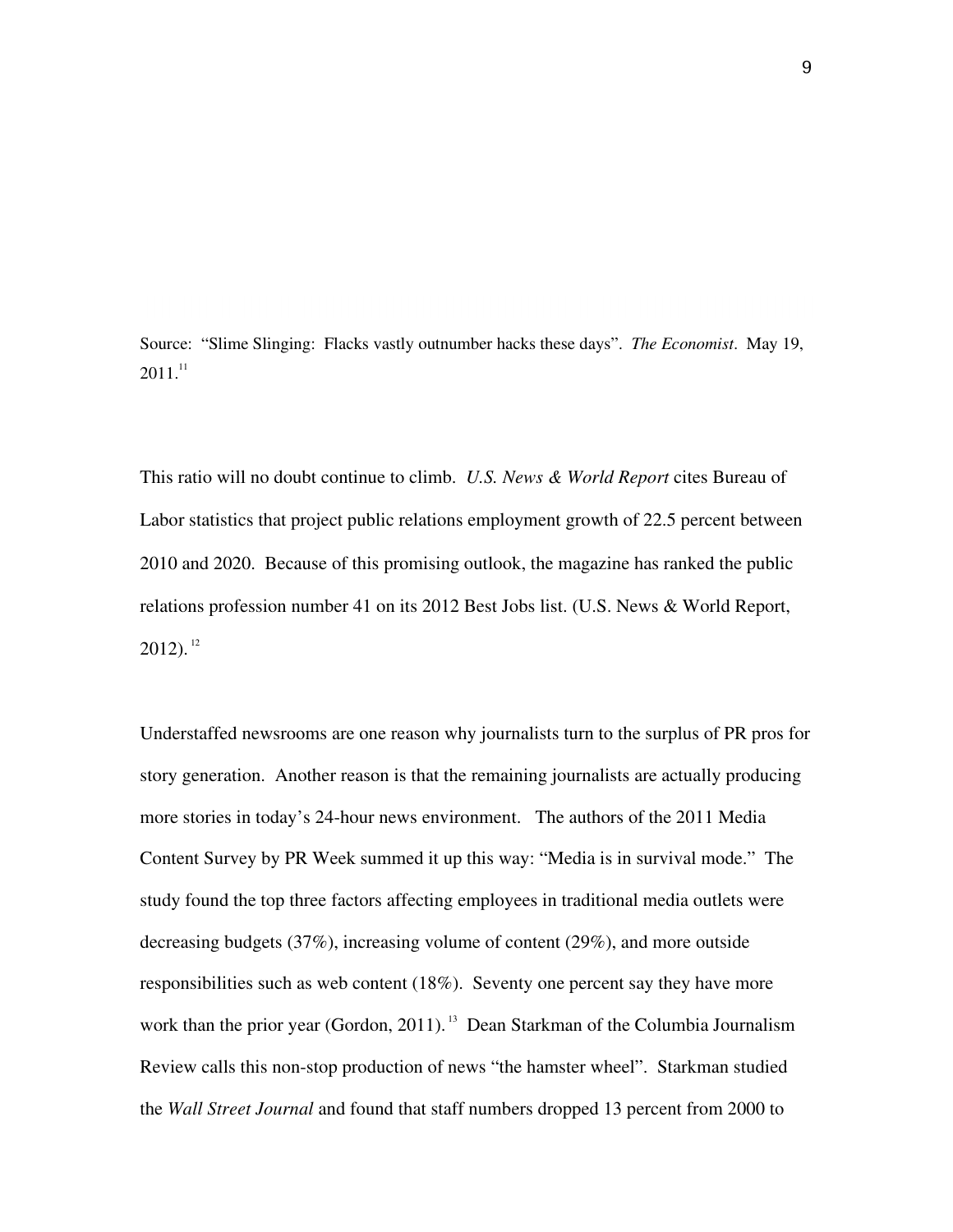2008. At the same time, the number of stories per year went from 22,000 to 38,000  $(Starkman, 2010)^{14}$ .

#### **Americans still rely on traditional media.**

The fact that PR influences the content of news media is relevant today because Americans continue to turn to traditional outlets as their primary source. A Pew Research Center study that closely looked at media consumption showed that Americans are spending more time reading, watching, and listening to news. The study found that traditional media outlets are still the most used source of news and that there has been "no overall decline in the percentage saying they watched news on television, and even with the continued erosion of print newspaper and radio audiences, three quarters of Americans got news yesterday from one or more of these three traditional platforms" (Pew Research Center, 2010). <sup>15</sup> Another survey by the Reynolds Journalism Institute referenced in the journal *Public Relations Tactics*, shows more than 60 percent of U.S. adults prefer news stories produced by professional journalists and 70 percent agree that professional journalists play an important role in society (Public Relations Tactics,  $2012$ .<sup>16</sup> The 2010 Pew Research Center's Project for Excellence in Journalism study of the Baltimore "news ecosystem" suggests that most of what the public learns is still overwhelmingly driven by traditional media—particularly newspapers. The study also showed that traditional media outlets are the ones who are originating content and their digital cousins are simply re-posting and re-tweeting (Pew Research Center, 2010).<sup>17</sup> The following chart shows who was responsible for the original reporting that occurred during the one-week study in Baltimore.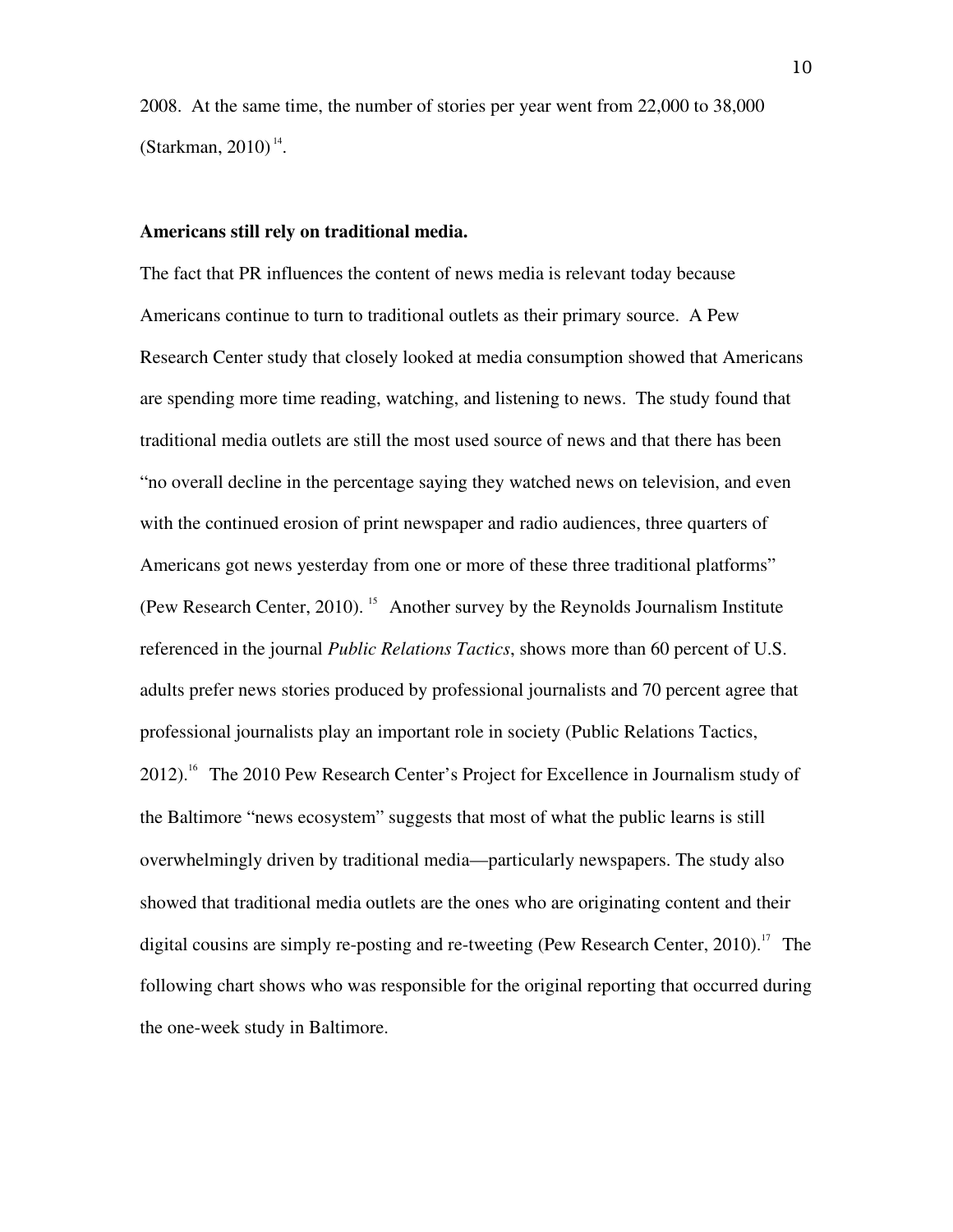



While Americans still turn to traditional media, research is mixed on how much they trust it. A recent USC Annenberg/Los Angeles Times Poll on Politics and the Press found that the most trusted news sources among voters are traditional outlets including local television, local newspapers, PBS, and national newspapers. The poll also found that Americans rate traditional news outlets higher (an average score of 6 on a scale of 1 to 10) than alternative sources such as blogs and social media. (Rainey, 2012).<sup>18</sup> John Stauber, editor of PR Watch and founder of the Center for Media and Democracy, wrote about a startling example of Americans' trust in the news. Stauber pointed to a 2006 Harris Poll that found 50 percent of U.S. adults still believed that Iraq had weapons of mass destruction when the U.S. invaded Iraq. This was even after President Bush was forced to admit there were no weapons of mass destruction. Stauber said, "The reason that increasing numbers of Americans share a collective false memory is that they still remember being told, over and over again, that there 'absolutely' were WMDs. This story was boldly declared, not merely by the Bush administration, but also by leading U.S. news media. In fact, during the initial weeks of the US attack in 2003, the TV, radio and print media in the US repeatedly reported that WMDs were discovered, and although every single story was later shown to be false, the retractions were few and minor if they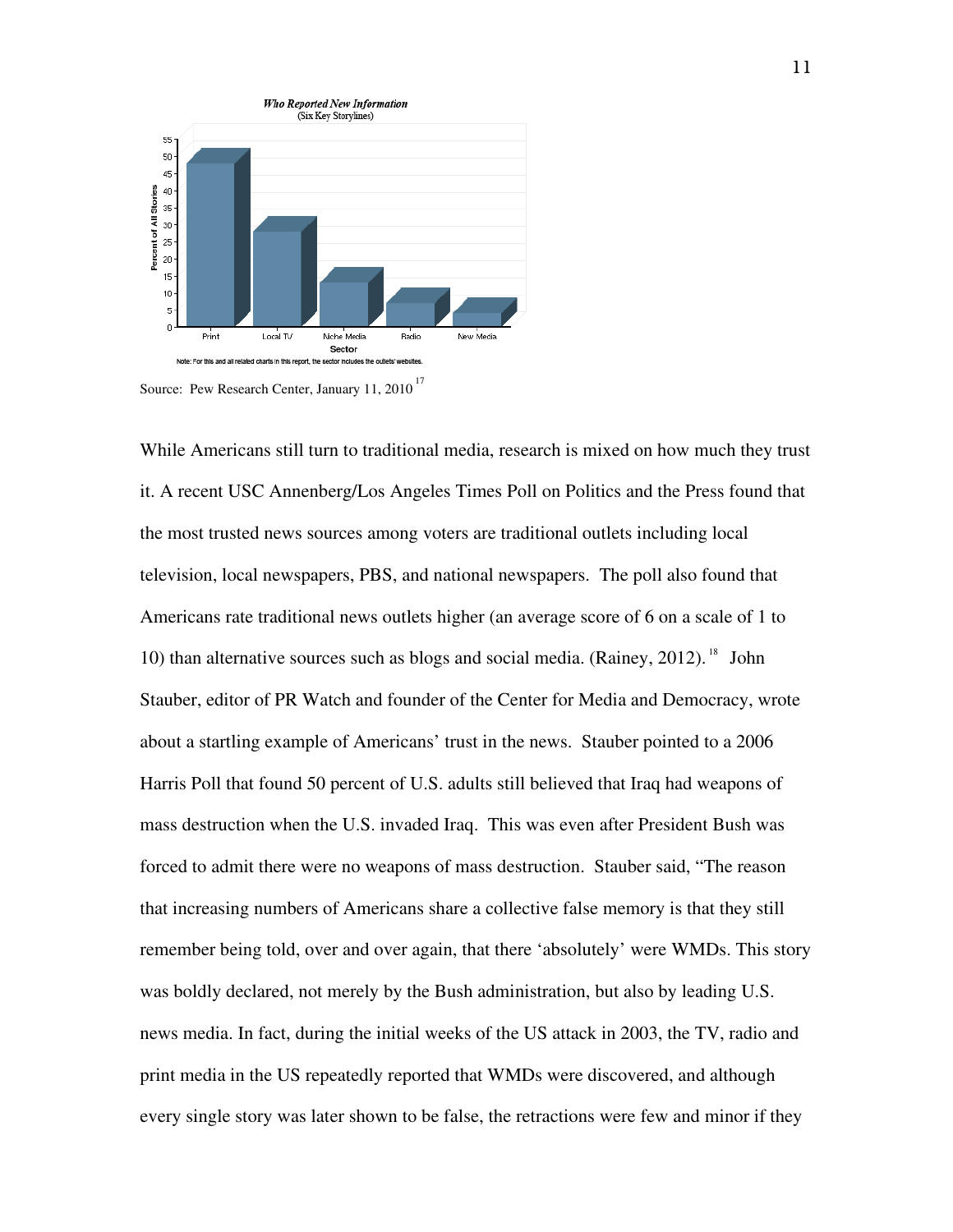were aired at all" (Stauber, 2006)<sup>19</sup>. In contrast, a more recent study by the Pew Research Center titled "News Media Credibility" found only a third of Americans say they can believe all or most of the news reported by 14 major organizations (Pew Research Center, 2010). <sup>20</sup> The Public Relations Society of America points out this contradiction by quoting a 2012 Reynolds Journalism Institute Study that showed while 60 percent of U.S. adults prefer news produced by professional journalists, only 37 percent said they trust mainstream media (Public Relations Tactics, 2012).<sup>21</sup>

#### **More research needed to determine "PR Literacy."**

While there is plenty of literature verifying the existence of PR-driven material in the news, studies on audience awareness of this fact are virtually non-existent.

One UK study conducted at Bournemouth University queried students to determine if they were aware of the PR origins of news stories and, if so, were they able to identify the specific PR content. The study, presented at the 2011 Future of Journalism Conference, found a correlation between education levels and what the study authors call "PR literacy" – the ability to spot the PR in the news. They call for larger studies to verify the education/perception link and the eventual development of "PR literacy strategies" to be taught at the primary and secondary level of education (McQueen,  $2011$ ).<sup>22</sup>

#### **Works Cited**

<sup>1</sup> Turney, Michael. "Ivy Lee was decades ahead of his colleagues." On-line Readings in Public Relations. (2000) http://www.nku.edu/~turney/prclass/readings/3eras2x.html

<sup>2</sup> Holmes, Paul. "Global Rankings 2011." The Holmes Report. (September 5, 2011). http://www.holmesreport.com/news-info/10894/showdetailspage.aspx?type=newsinfo&id=10894&url=Industry-Up-8-Percent-In-2010-To-Around-88-Billion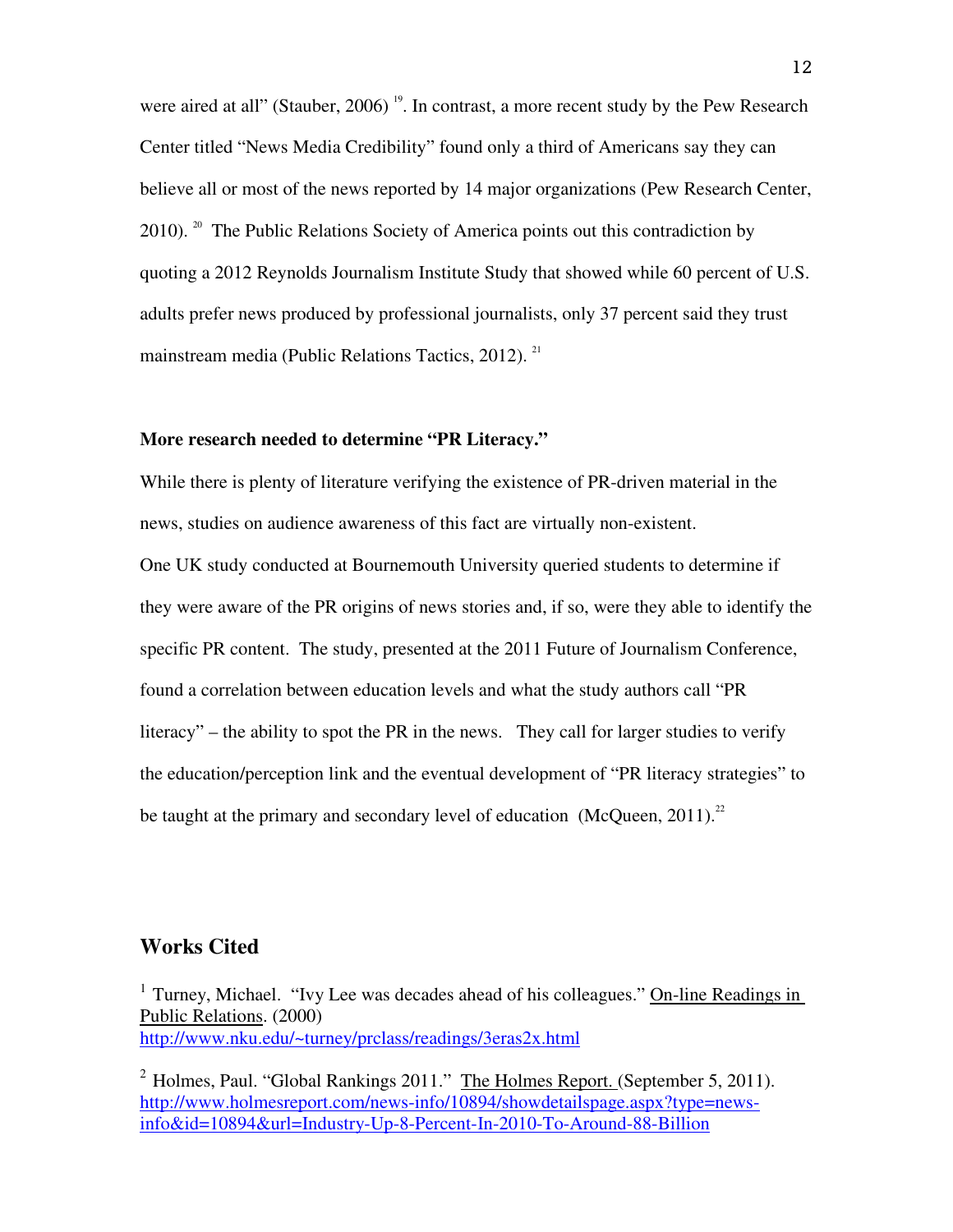<sup>3</sup> Hogg, Erin. "Author delves into death of American journalism." Vidette Online: Illinois State University. (November 16, 2010) http://www.videtteonline.com/index.php?option=com\_content&view=article&id=33312:author-

delves-into-death-of-american-journalism&catid=35:newscampus&Itemid=53

<sup>4</sup> "How News Happens", Pew Research Center's Project for Excellence in Journalism. (January 11, 2010) http://www.journalism.org/analysis\_report/how\_news\_happens

<sup>5</sup> "Over Half Your News is Spin". Crikey. (March 15, 2010) http://www.crikey.com.au/2010/03/15/over-half-your-news-is-spin/

<sup>6</sup> Barstow, David and Stein, Robin. "Under Bush, a New Age of Prepackaged TV News". New York Times. (March 13, 2005)

<sup>7</sup>Barstow, David. "Message Machine: Behind TV Analysts, Pentagon's Hidden Hand", (April 20, 2008); "One Man's Military-Industrial-Media Complex", (November 30, 2008); "How the Pentagon Spread Its Message", (April 20, 2008).The New York Times.

<sup>8</sup> Farsetta, Diane. "Know Fake News: Summary". Center for Media and Democracy's PR Watch. (October 11, 2007) http://www.prwatch.org/fakenews3/summary

 $9$  "Slime-slinging: Flacks vastly outnumber hacks these days. Caveat lector". The Economist. (May 19, 2011) http://www.economist.com/node/18712755

 $10$  Sullivan, John. "PR Industry Fills Vacuum Left by Shrinking Newsrooms". ProPublica. (May 2, 2011). http://www.propublica.org/article/pr-industry-fills-vacuumleft-by-shrinking-newsrooms

 $11$  "Slime-slinging: Flacks vastly outnumber hacks these days. Caveat lector". The Economist. (May 19, 2011) http://www.economist.com/node/18712755

<sup>12</sup> "Best Jobs 2012". U.S. News & World Report.  $(2012)$ http://money.usnews.com/careers/best-jobs/public-relations-specialist

<sup>13</sup> Gordon, Rose. "Media Content Survey 2011". PR Week. (November 1, 2011) http://www.prweekus.com/media-survey-2011-multiple-sources/article/215578/12

<sup>14</sup> Starkman, Dean. "The Hamster Wheel: Why running as fast as we can is getting us nowhere". Columbia Journalism Review. (September 2010).

<sup>15</sup> "Americans spending more time following the news: Overview". Pew Research Center. (September 12, 2010)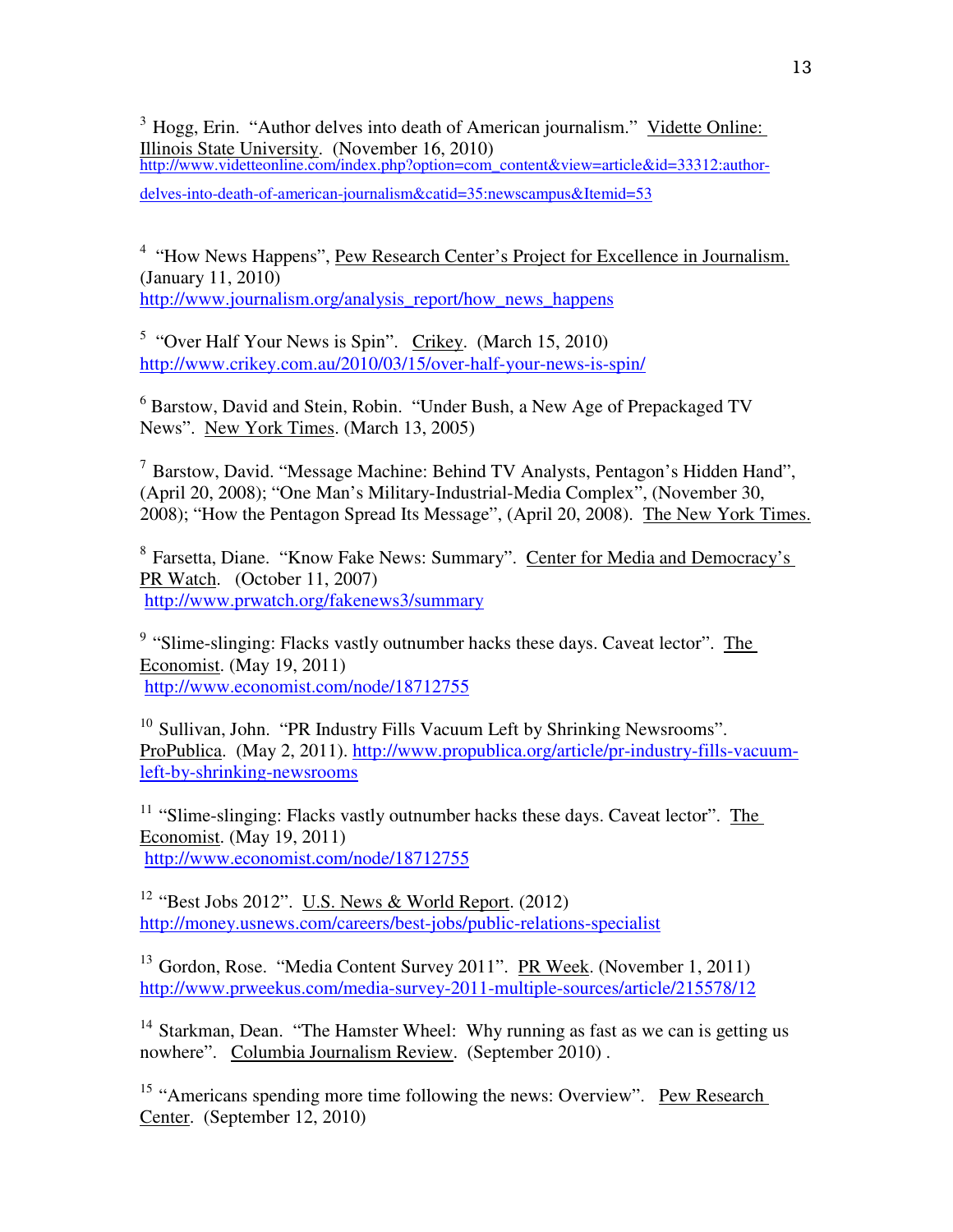http://pewresearch.org/pubs/1725/where-people-get-news-print-online-readership-cablenews-viewers

<sup>16</sup> "Publishing now open to anyone, but people still prefer professional journalism, study finds". Public Relations Tactics. (August 30, 2012) http://www.prsa.org/SearchResults/view/9902/105/Publishing now open to anyone but \_people\_still\_pre

<sup>17</sup> "How News Happens: A Study Of The News Ecosystem Of One American City". Pew Research Center's Project for Excellence in Journalism. (January 11, 2010) http://www.journalism.org/analysis\_report/how\_news\_happens

<sup>18</sup> Rainey, James. "Voters still tuned in to traditional news media, poll finds". Los Angeles Times. (August 24, 2012) http://articles.latimes.com/2012/aug/24/nation/la-namedia-poll-20120824

<sup>19</sup> Stauber, John. "Half of Americans Still Believe In WMDs - They Saw Them on TV". PR Watch. (August 8, 2006) http://www.prwatch.org/node/5067

 $20$  "Americans spending more time following the news: News Media Credibility". Pew Research Center. (September 12, 2010) http://www.people-press.org/2010/09/12/section-5-news-media-credibility/

 $21$  "Publishing now open to anyone, but people still prefer professional journalism, study finds". Public Relations Tactics. (August 30, 2012) http://www.prsa.org/SearchResults/view/9902/105/Publishing now open to anyone but \_people\_still\_pre

 $22$  McQueen, David; Jackson, Dan; and Moloney, Kevin. "The PRisation of News and Media Literacy: An audience reception study". (2011) http://www.caerdydd.ac.uk/jomec/resources/foj2011/foj2011-McQueen.pdf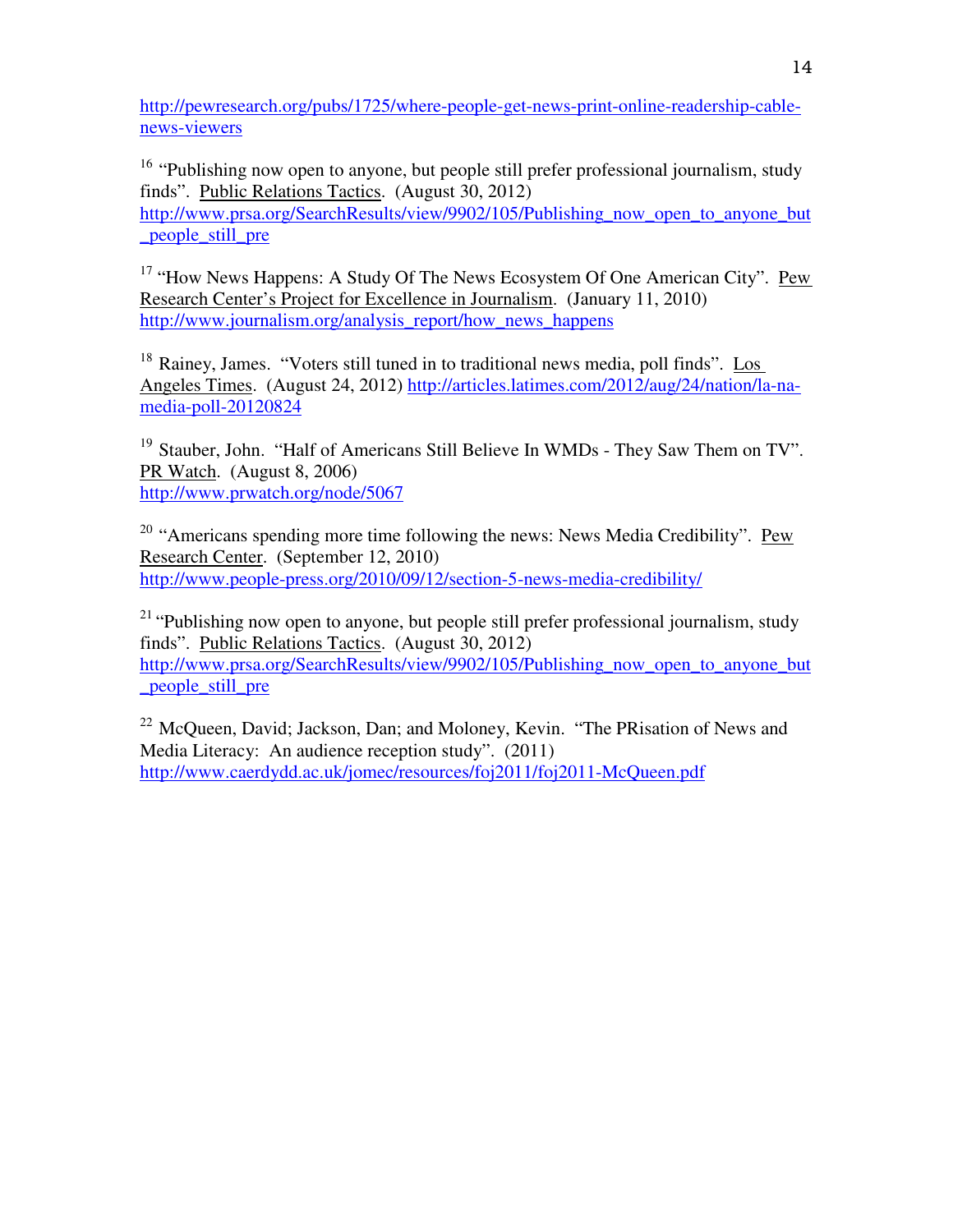#### **Chapter 3: Research Methods**

The research methods used in this study addressed two distinct audiences:

1) Adult consumers of traditional media.

2) Producers/editors of newspapers, magazines, and radio and TV news shows.

The Survey Method was selected because it is best for collecting the data relevant to this study. This included questioning media consumers about their personal beliefs on news origin. With regard to understanding the actions of the news professional, I first reviewed samples of news products and estimated the percent of stories that originated with public relations sources. However, to enhance the accuracy of my conclusions, I also needed to directly question editors about their use of information supplied by the public relations industry. This study used two types of Survey Methods – a written questionnaire for consumers, and personal interviews for media professionals.

#### **Survey Method Considerations**

- In order for surveys to be reliable, it is important that the questions are easy to understand.
- Open-ended questions allow for a greater variety of responses from participants but require additional work to code the data.
- Closed-ended questions are simple to analyze but limit the range of answers.

#### **Advantages of Using Written Questionnaires for Survey Method**

- Identical information can be sent to multiple people at the same time.
- They are quick and inexpensive to administer and complete.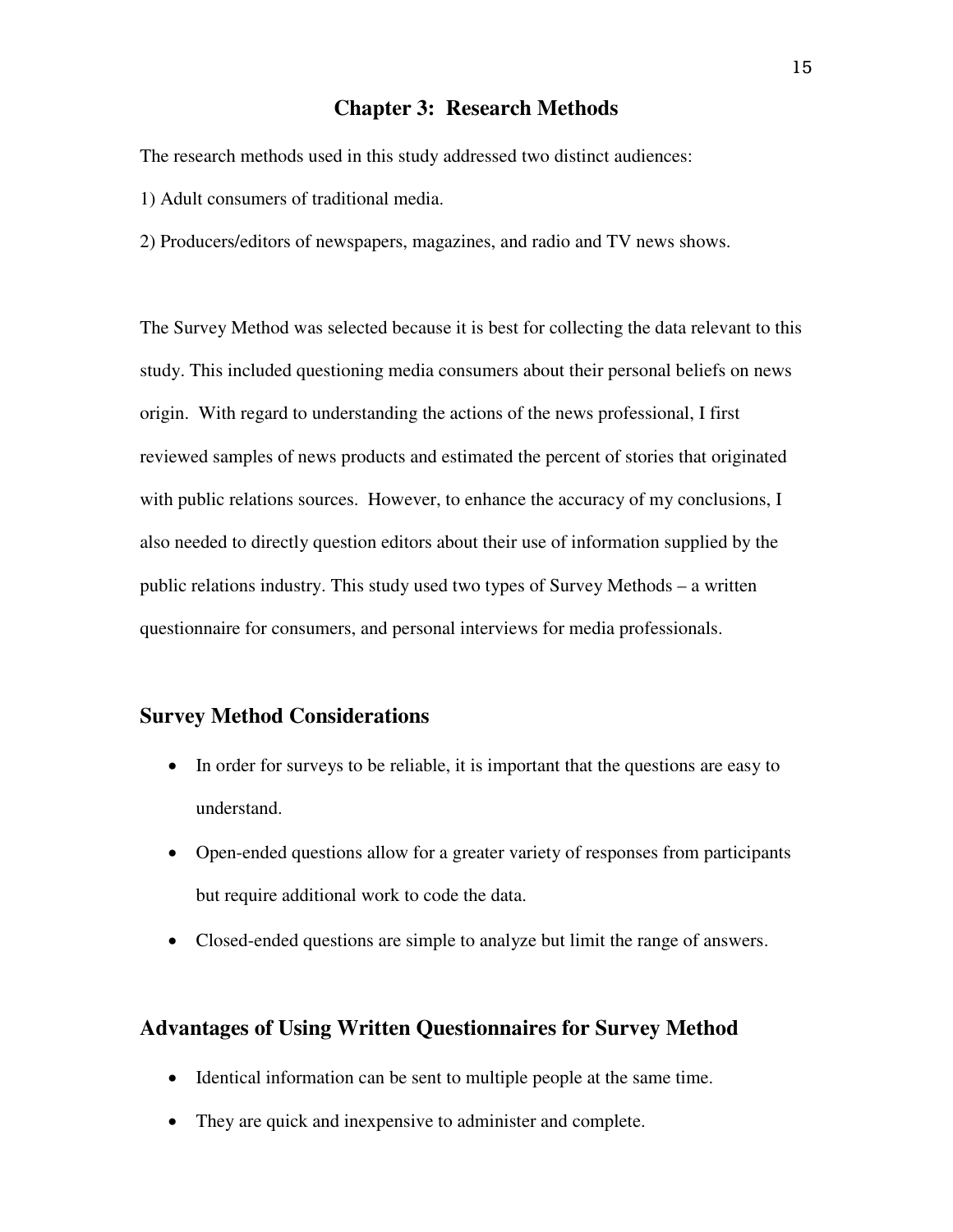• They allow the respondents to complete the questionnaire at their own convenience.

## **Disadvantages of Using Written Questionnaires for Survey Method**

- Response rates can be low.
- They are not the best vehicles for obtaining detailed responses.
- The respondent does not have the opportunity to seek clarification.

## **Advantages of Using Personal Interviews for Survey Method**

- One-on-one interaction increases the likelihood of obtaining higher response rates and quality answers.
- The flexibility allows for the opportunity to probe and ask follow-up questions.
- Interviews can be an easier way for respondents to adequately express their beliefs and opinions.

## **Disadvantages of Using Personal Interviews for Survey Method**

- Interviews can be time consuming for all parties.
- The interviewer can bias the survey and can influence responses.
- There is no possibility of anonymity for respondent.

## **Constructing the Questionnaire**

I sought to find users of traditional news media and obtain their opinions on where stories originate. I test-marketed the idea by asking random customers at Starbucks. It was not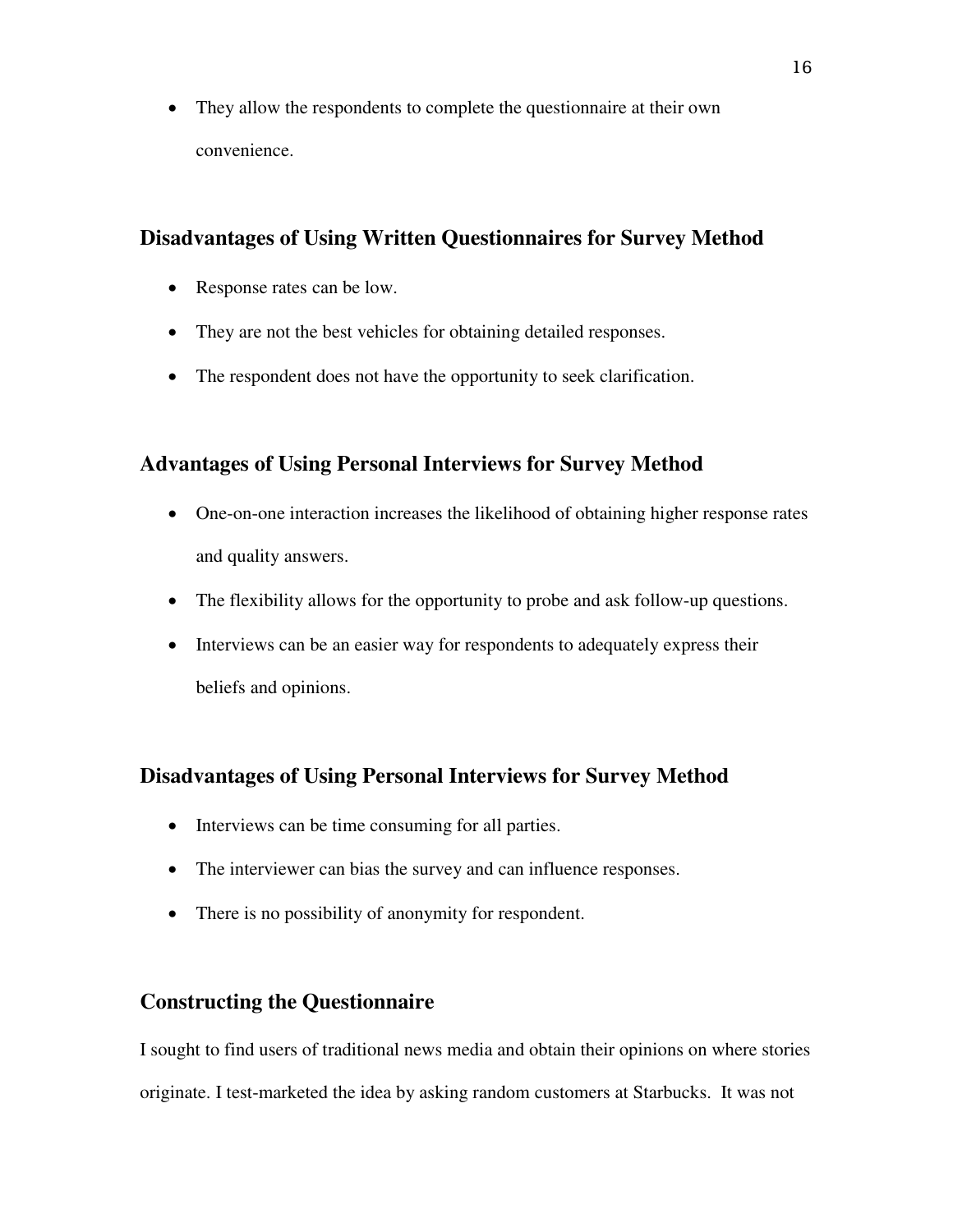productive so I abandoned this technique in favor of providing a written questionnaire to people I know. I considered the bias created by living and socializing in a highly educated circle. However, if my hypothesis is correct and respondents are relatively unaware of public relations' role in news, then I believe my results should be valid. If highly educated adults were found to be unaware that publicists play a key role in news generation then it would stand to reason that less educated adults would also be unaware. I avoided professional colleagues and others who know much about my work in the public relations field.

My questions focused on first qualifying the person as a consumer of traditional media. Second, I gave the respondent the opportunity to answer close-ended and open-ended questions about news story origin so they would have multiple opportunities to give input. I felt that this audience would be willing to share. My concerns were keeping the survey short and striking a balance between getting the information I was after while avoiding leading questions. I constructed the following three-question survey that takes several minutes to complete and is easily forwarded in an email:

#### Dear \_\_\_\_\_\_\_\_\_\_\_\_\_\_\_\_\_\_,

I am doing a research study for a college journalism class and would like to take a few minutes of your time to answer the following questions. You participation is important to the success of this study. If you would like to receive the results, please provide your contact information. Please email your responses back to me at the address below. Thank you!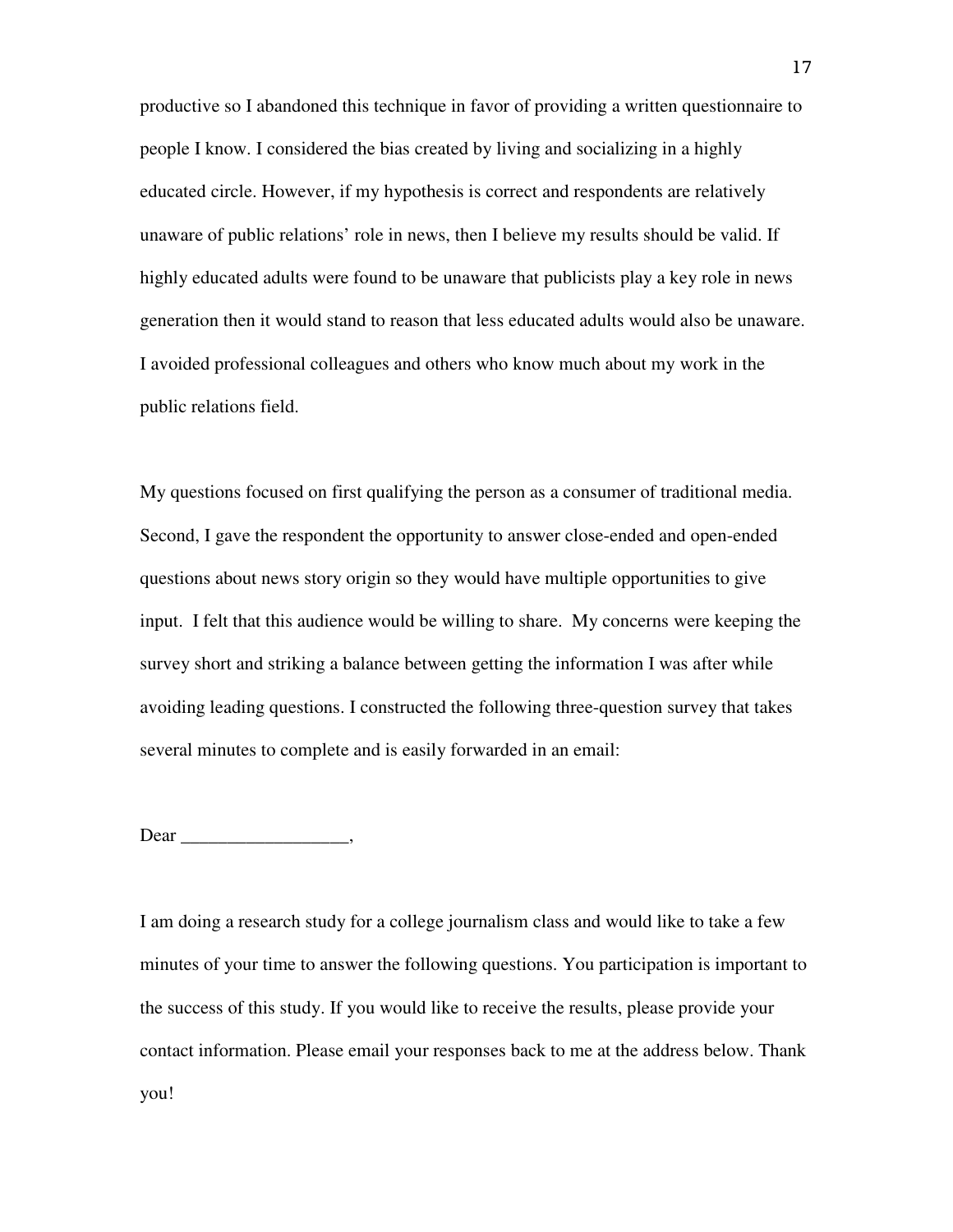1. Do you read, watch or listen to traditional news media? If so, which?

A. Newspapers

B. Magazines

C. Radio news

D. TV News

E. Other (If other, please list.)

 2. Where do you believe "soft news"\* (not fast breaking) story ideas originate in the newsroom?

 *\* In the news we read and watch every day, there is fast breaking hard news about disasters, emergencies, murders, fires, and national politics. There is also "soft news" that includes stories about companies, products, people, animals, events, etc.* 

3. Who do you believe has the most influence over media professionals when they are selecting "soft news" stories to include in their news reports?

A. Editor

B. Citizen

C. Owner/publisher

D. Professional publicist

E. Reporter

F. Other (If Other, please list.)

4. Indicate your age group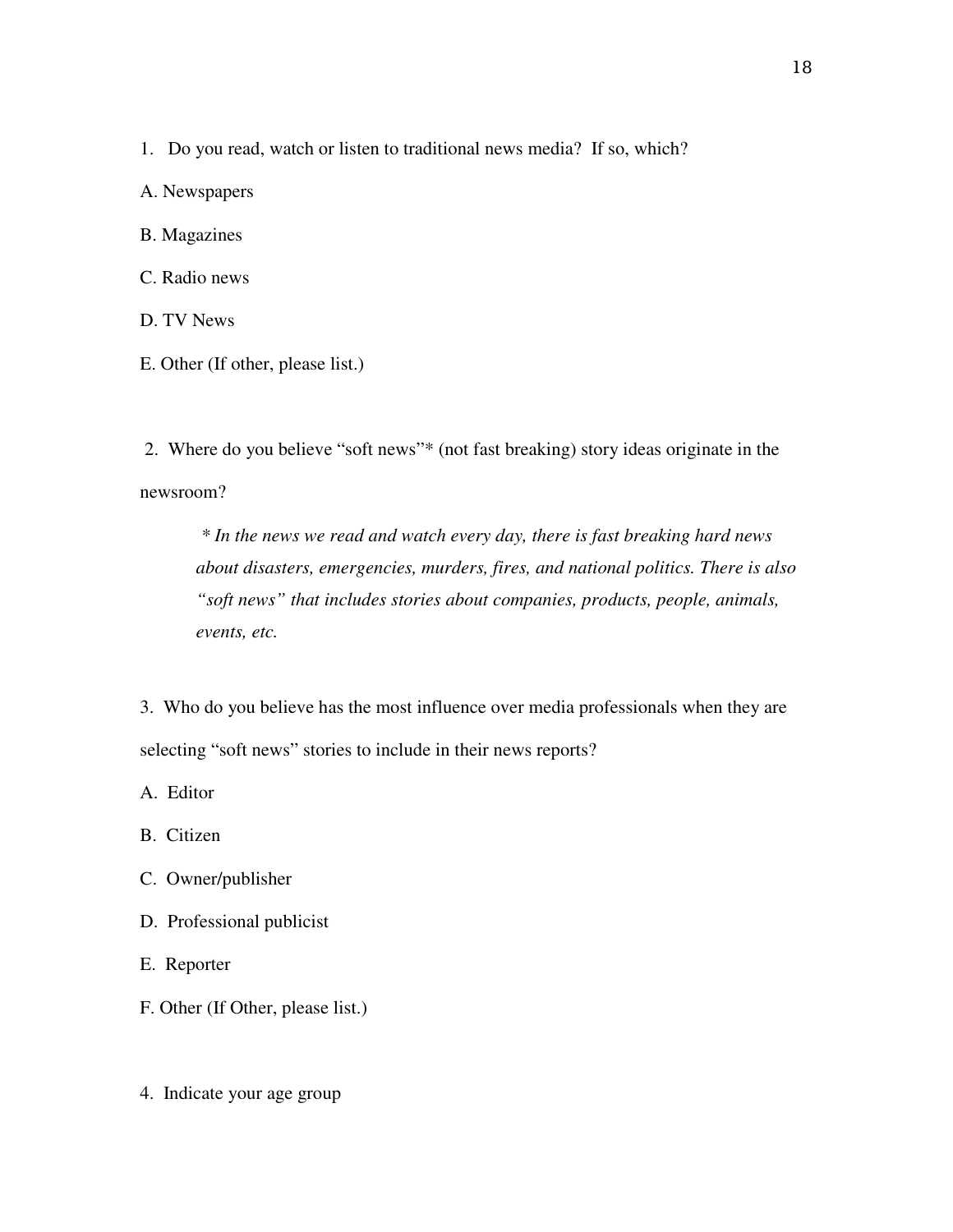A.  $18 - 29$ B.  $30 - 49$  $C. 50 - 65$ D. 65+

#### **Constructing the Interview**

I suspected news professionals would be more difficult to approach with a survey. They could be reticent to discuss and possibly hostile about "confessing" to the use of information supplied by public relations professionals. Therefore, I approached this from a disarming standpoint with a sympathetic introduction such as, "I don't mean to imply that public relations dominates the news….just that the story or lead is given to you about a potentially newsworthy idea." I met with several print editors who I know well to review newspaper issues involved with this study. I also approached others by group interview (conducted during a panel discussion at University of Washington), phone, or email to obtain an estimate of the percentage of stories that originate through public relations press releases. I believe that personal interviews were the best way to handle this task; overworked newsrooms hardly have time for such surveys.

Here is an example of my email query:

Dear .

I am conducting research for a college journalism class that explores the influence of public relations professionals on news content.

I would appreciate it if you would provide me an estimate of how many stories contained in each of your print issues or daily news shows originated from public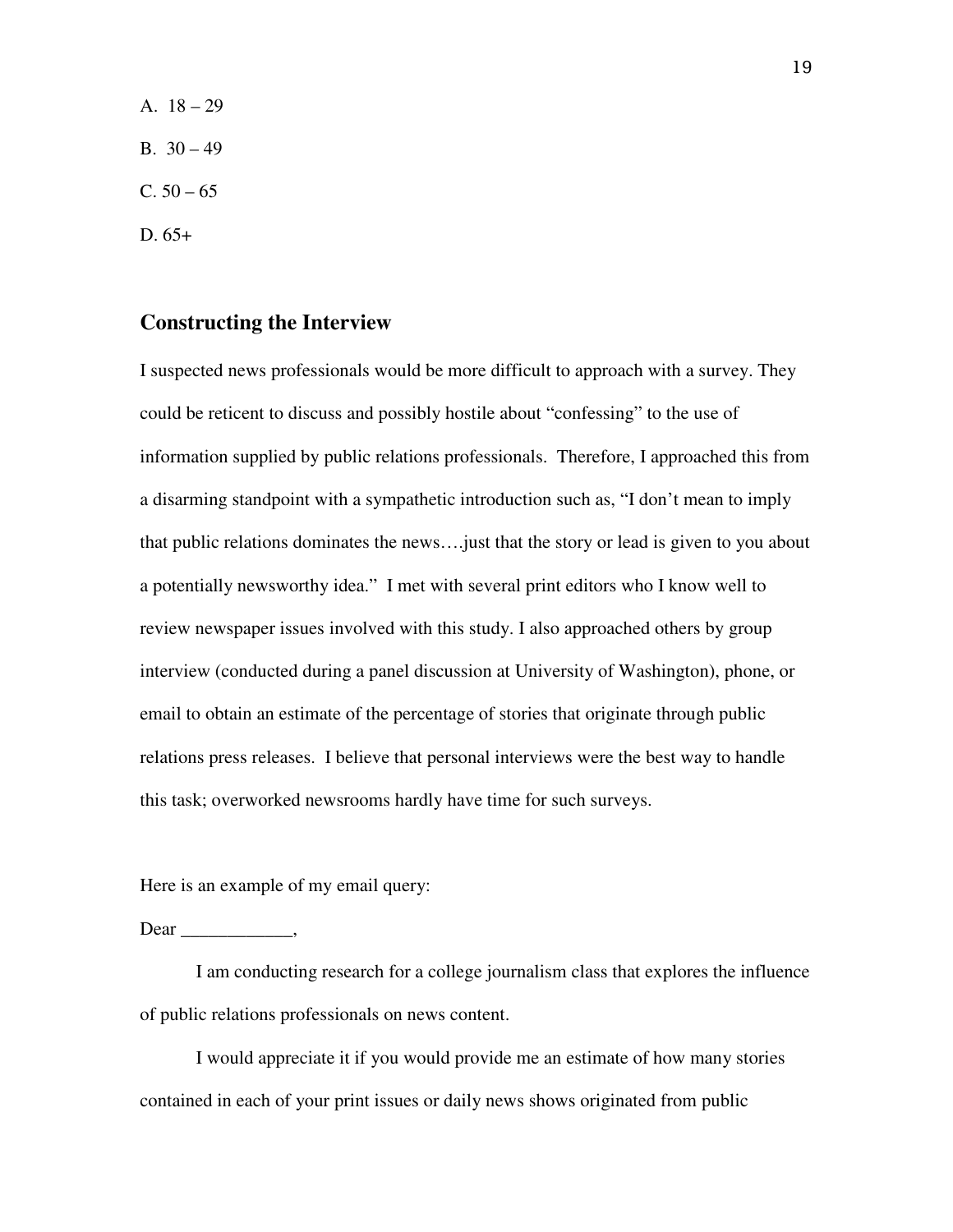relations efforts on behalf of companies, government, non-profits, agencies, private citizens, etc. Perhaps you can look at two printed issues or daily news shows and indicate the number. I am not implying that public relations professionals control the content of news; just that they provide the original idea for a newsworthy story.

Thanks for your assistance with this important survey. Your participation is vital to its success. If you would like to receive the results, simply let me know and I will send it to you.

Sincerely,

Laura Follis

#### **Survey Goals**

For the consumer questionnaires, I attempted to achieve a cross-section of ages from young adult to senior. My goal was to have 50 people answer my survey. For the media interviews, I attempted to question two professionals each from TV, radio, newspaper, and magazines. For the most part, I was able to achieve or surpass these goals.

#### Consumer Questionnaires

- Out of the 50 surveys returned, 41 were consumers of traditional media and thereby qualified to answer the questions.
- The middle age categories were evenly represented with 11 to 15 surveys each. The 18-29 age group had just two respondents (nine from the 18-29 age group stated they did not use traditional media so were disqualified). The 65+ age group had five.
- Respondents were about equally split between men and women.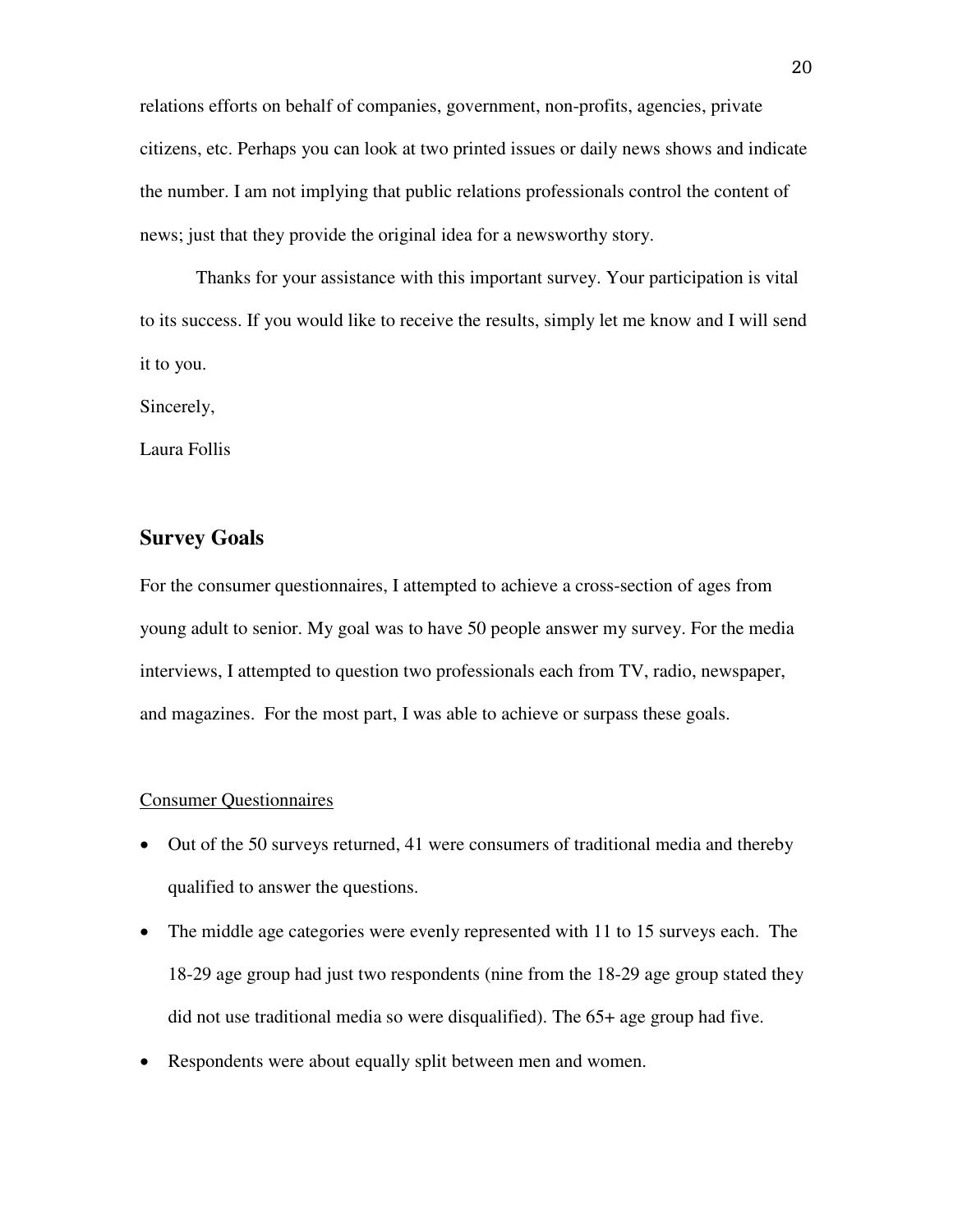#### Media Interviews

- In-depth face-to-face interviews were held with Cathy Herholdt, former editor of the monthly Journal newspaper in Lynnwood, Washington, and Fred Fillbrook, editor of the bi-monthly Mill Creek View newspaper in Mill Creek, Washington.
- Group interviews were held with Brian Calvert, host of KOMO (Seattle ABC) affiliate) News Radio; Gene Johnson, reporter for Seattle AP Bureau; George Erb, editor of the weekly Puget Sound Business Journal; Ed White, planning editor for KING (Seattle NBC affiliate) TV news; and Chris Legeros, reporter for KIRO (Seattle CBS affiliate) TV news.
- A phone interview was held with Sue Ramback, editor of the monthly Mill Creek Living magazine.
- Email interviews were held with John Carlson, host of the daily KVI radio news talk show; Steven Wilson, producer of KING TV'S New Day Northwest daily talk show; and Michael King, correspondent for KING TV's Evening Magazine daily news variety show.

#### **Survey Analysis**

#### Consumer Questionnaires

First, I disqualified the nine surveys returned by respondents who said they did not use traditional media for obtaining news. Second, I tallied the responses to question number three and assigned them to each of the four age groups. Third, I grouped the open-ended responses to question number two into four categories: 1) Internet; 2) publicist; 3) citizen;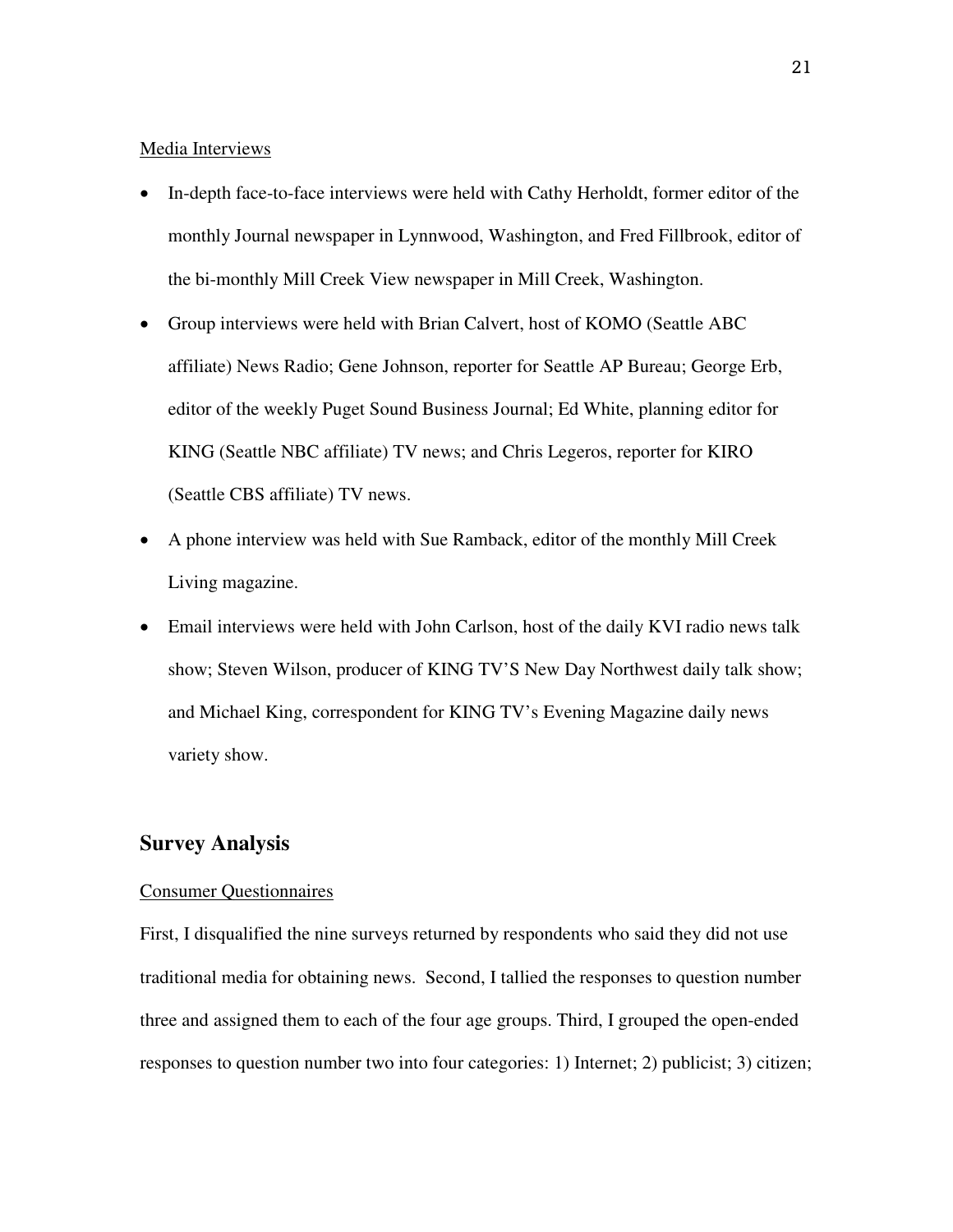and 4) news staff. Then I assigned the responses in these categories into the four age groups.

#### Media Interviews

Three of the print editors reviewed two issues each of their publications from cover to cover with me. I noted the origin of every story. The other media professionals provided me with more general impressions of the percent of PR generated stories that are used in each publication or broadcast. I grouped percentages reported by media type – newspaper, magazine, TV, radio – in order to see any variations among them.

I compared the information received from each of the media interviews with my own estimates on how many PR-generated stories I believe they used. In my estimates, I looked for typical signs of PR-supplied news such as references to press conferences and product announcements, spokesperson quotes, and use of Video News Releases. I looked for discrepancies between my own estimates and the media-reported statistics.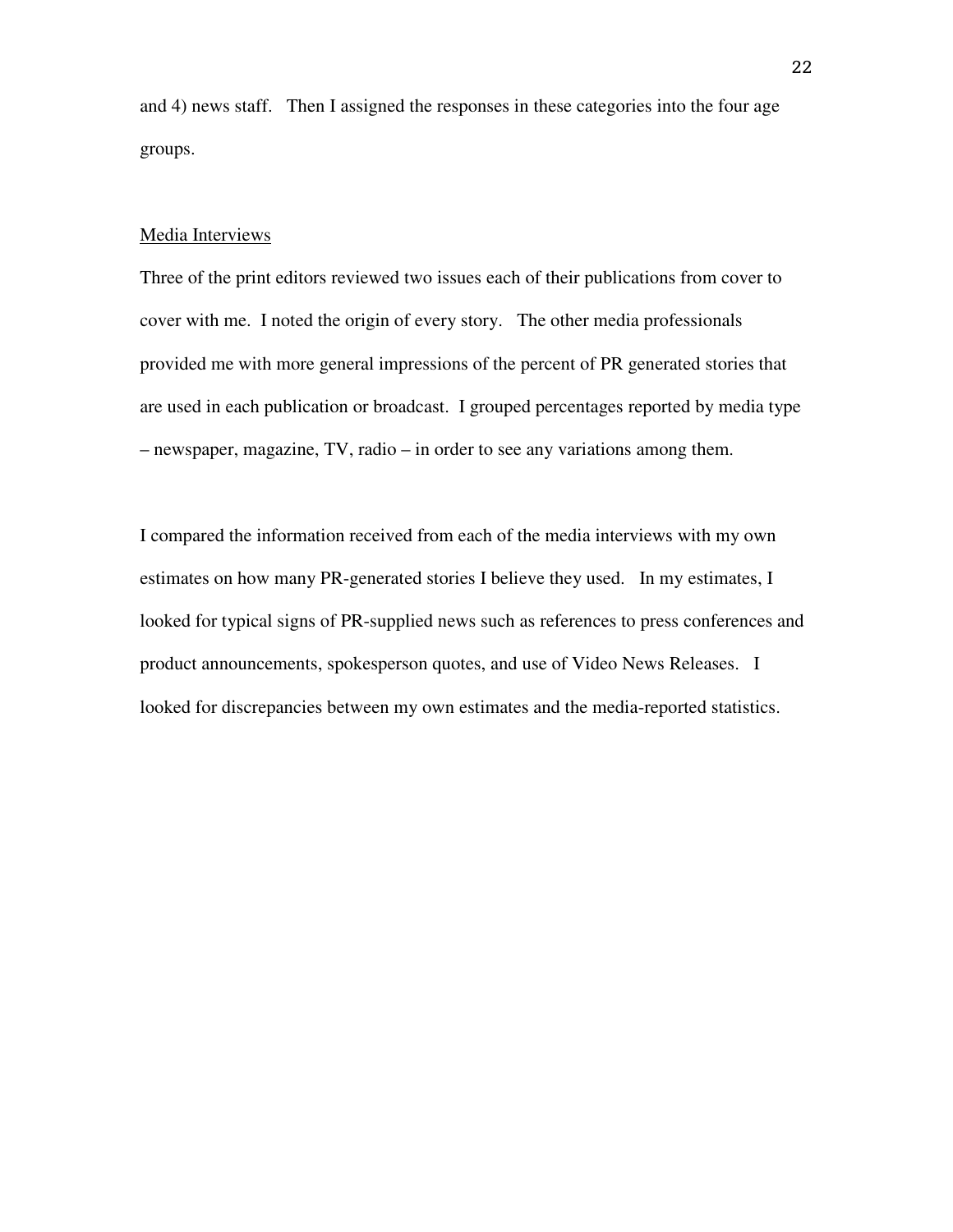## **Chapter 4: Results**

My research results are divided into two categories. The first category includes the results of the written surveys completed by adult consumers of traditional media. The second category includes the results of personal interviews with media professionals as well as my own review of publications and broadcasts to ensure that their estimates on use of PR material was consistent with my opinion. My ultimate goal was to identify any differences between the perceptions consumers have about the role of the publicist in the manufacture of news and what media professionals say is actually occurring.

### **Consumer Surveys**

#### **Profile of Respondents**

Forty-one surveys were tallied. Males and females were evenly split. Forty four percent of the surveys were from the 30-49 age group; 39 percent from the 50-64 age group; 12 percent from the 65+ age group; and five percent from the 18-29 year age group.

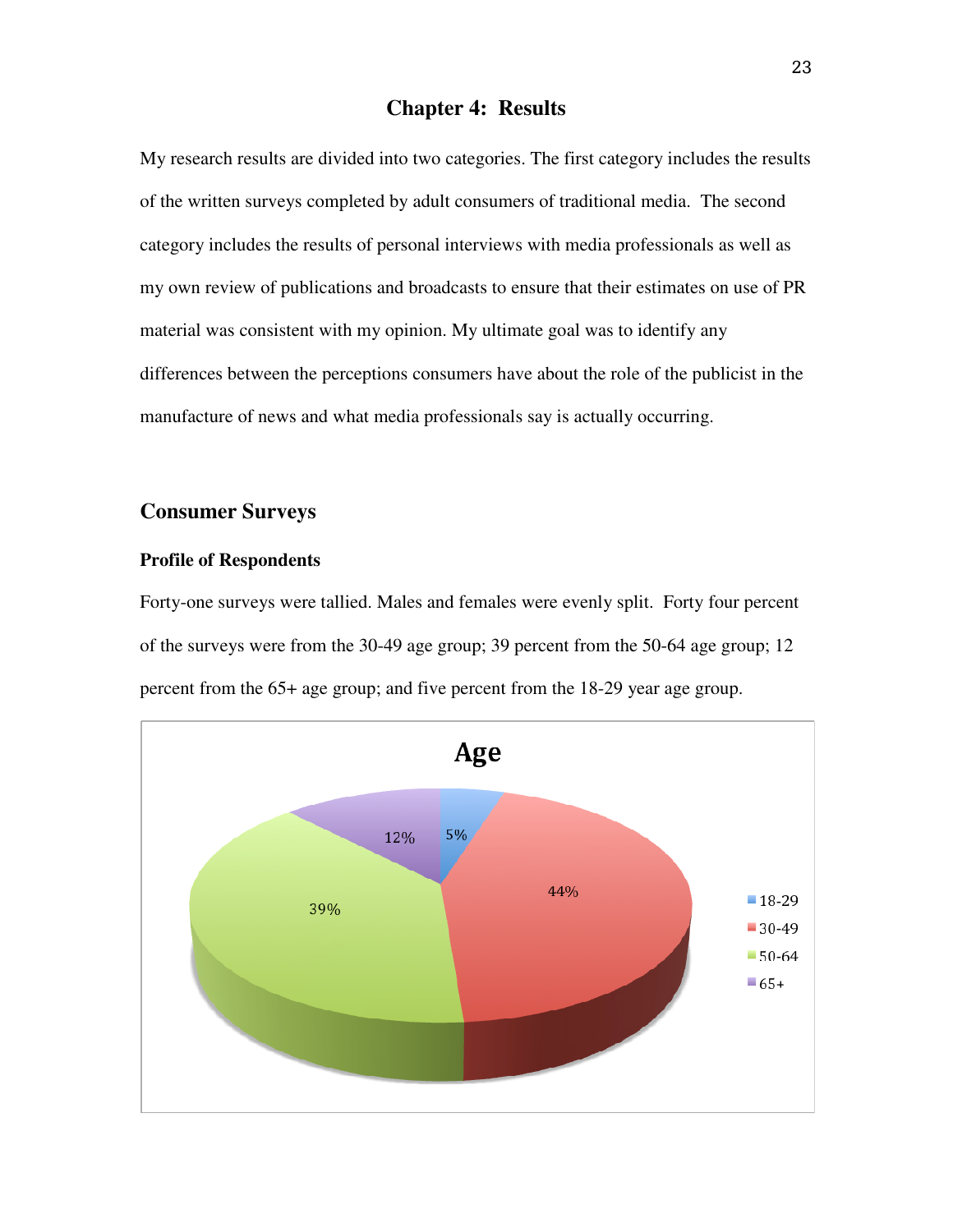#### **Type of Media Consumed**

Many of those surveyed used multiple sources for receiving news, and all of the outlets were fairly evenly represented. All ages reported newspapers and TV as their top sources. Newspapers edged out TV with 80 percent of respondents getting some of their news from TV. Overall, magazines and radio news lagged behind but were more popular among the older age groups.



**Use of Media Outlets** 

#### **Story Origin**

A key question of the survey – "Where do you believe 'soft news' story ideas originate in the newsroom?" – was open-ended and required me to analyze and group the results. I was able to place the answers into four main categories: 1) Internet; 2)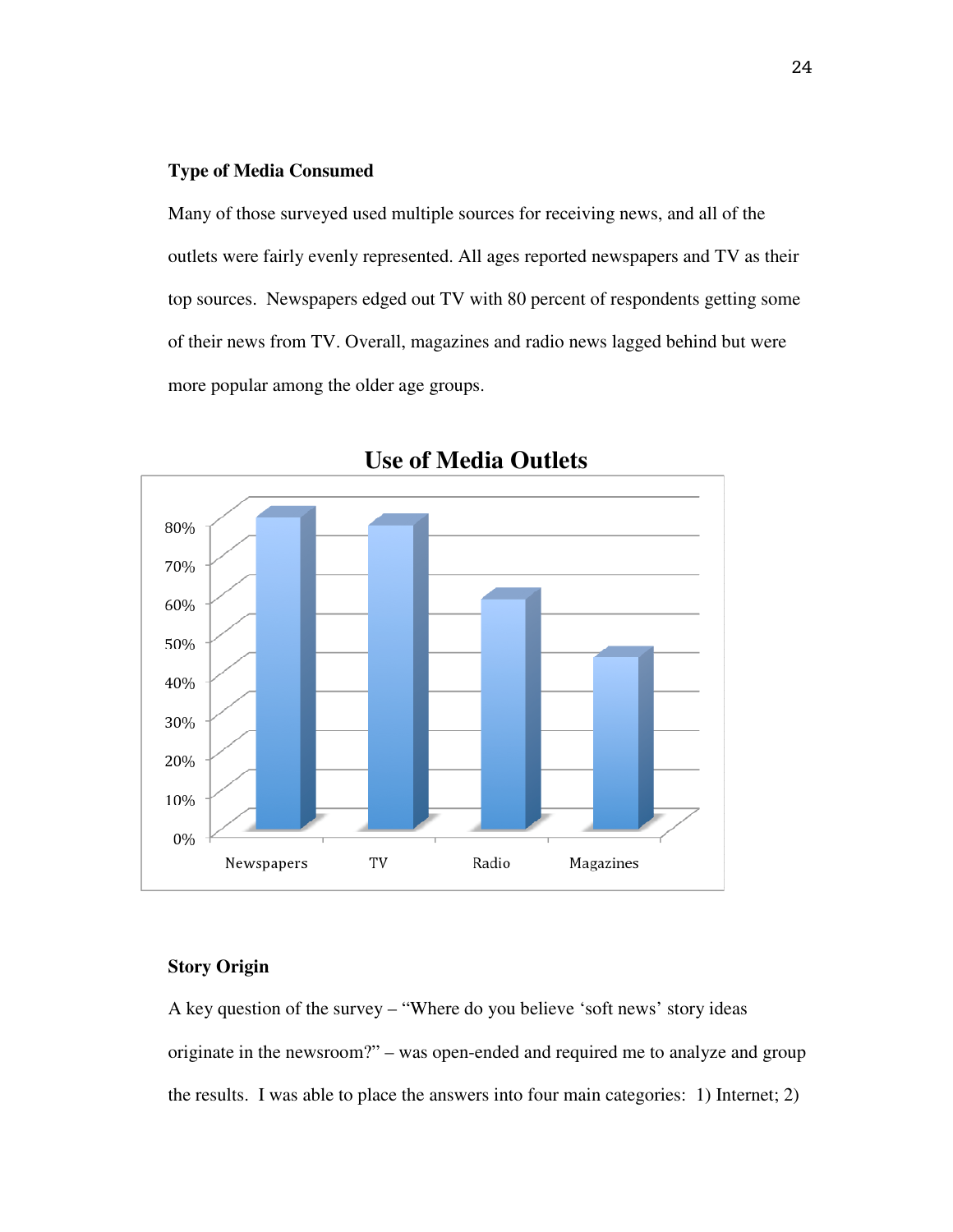publicist; 3) citizen; and 4) news staff. (Some respondents listed more than one category.) Most of the respondents believed that soft news story ideas originate with editors and reporters. Citizens were a close second. Internet and publicist received a small number of responses. Of the five respondents who indicated publicists are the source of news ideas, two of them were in the 65+ age group. Only four surveys were received from the 65+ age group; perhaps this shows a trend but a larger sample would be needed to confirm this.



#### **Influence**

The next question – "Who do you believe has the most influence over media professionals when they are selecting soft news stories to include in their news reports?" – required the respondent to choose from a list what they believed was the most important influence. Even with the publicist offered as a choice, consumers did not give them much thought. Editors were the number one choice by far. Together, editors and reporters represent 81 percent of the responses. Clearly consumers believe these stories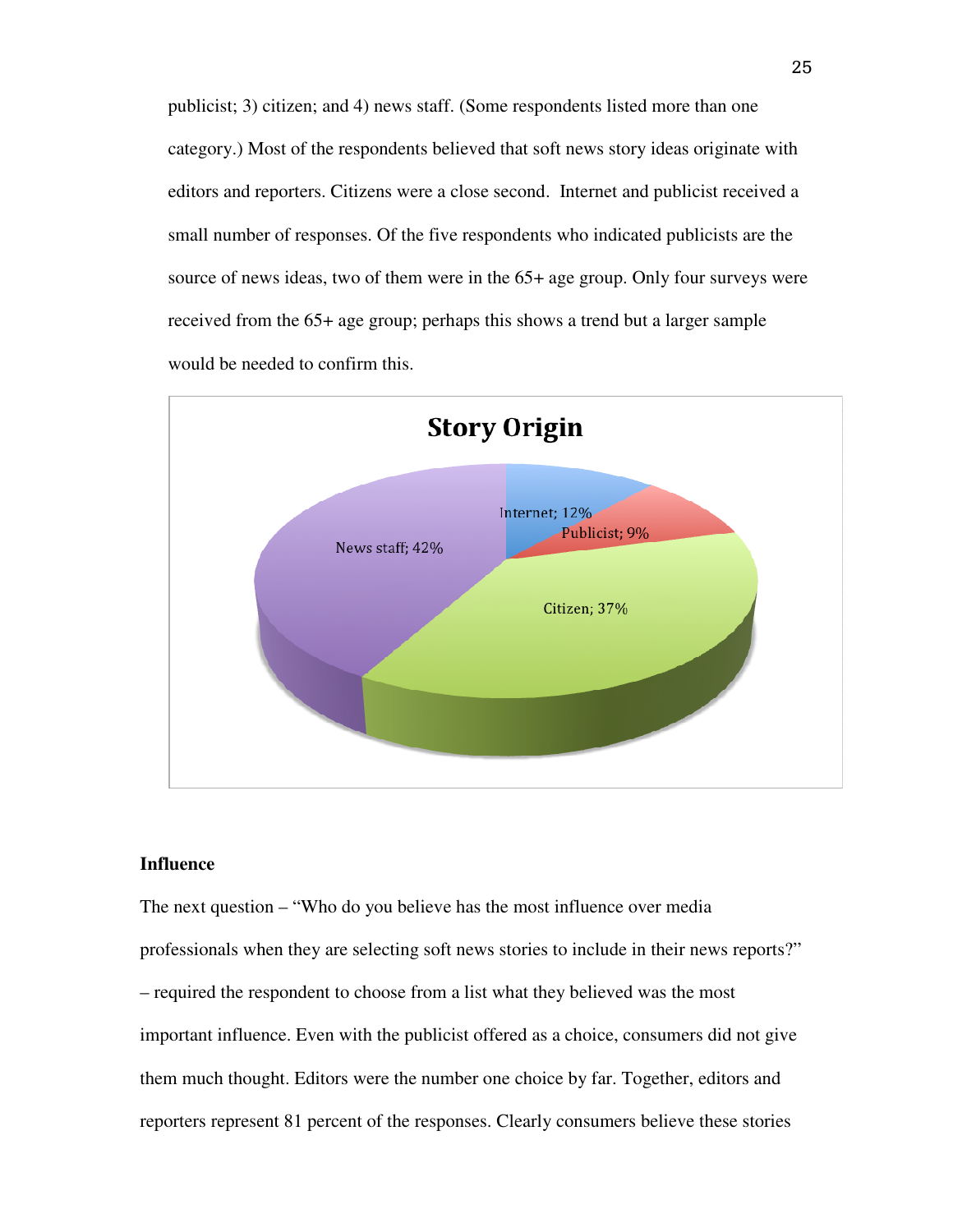originate within the walls of the newsroom. Once again, the 65+ age group shows a trend toward identifying publicists as influential versus the younger age groups.



#### **Results**

Overall, respondents gave little credit to publicists for soft news story idea generation, regardless of the type of media the respondent uses. News staff – editors and reporters – was seen as the most important sources for soft news by 81 percent of those taking the survey. Older respondents tended to select publicists more than other age groups.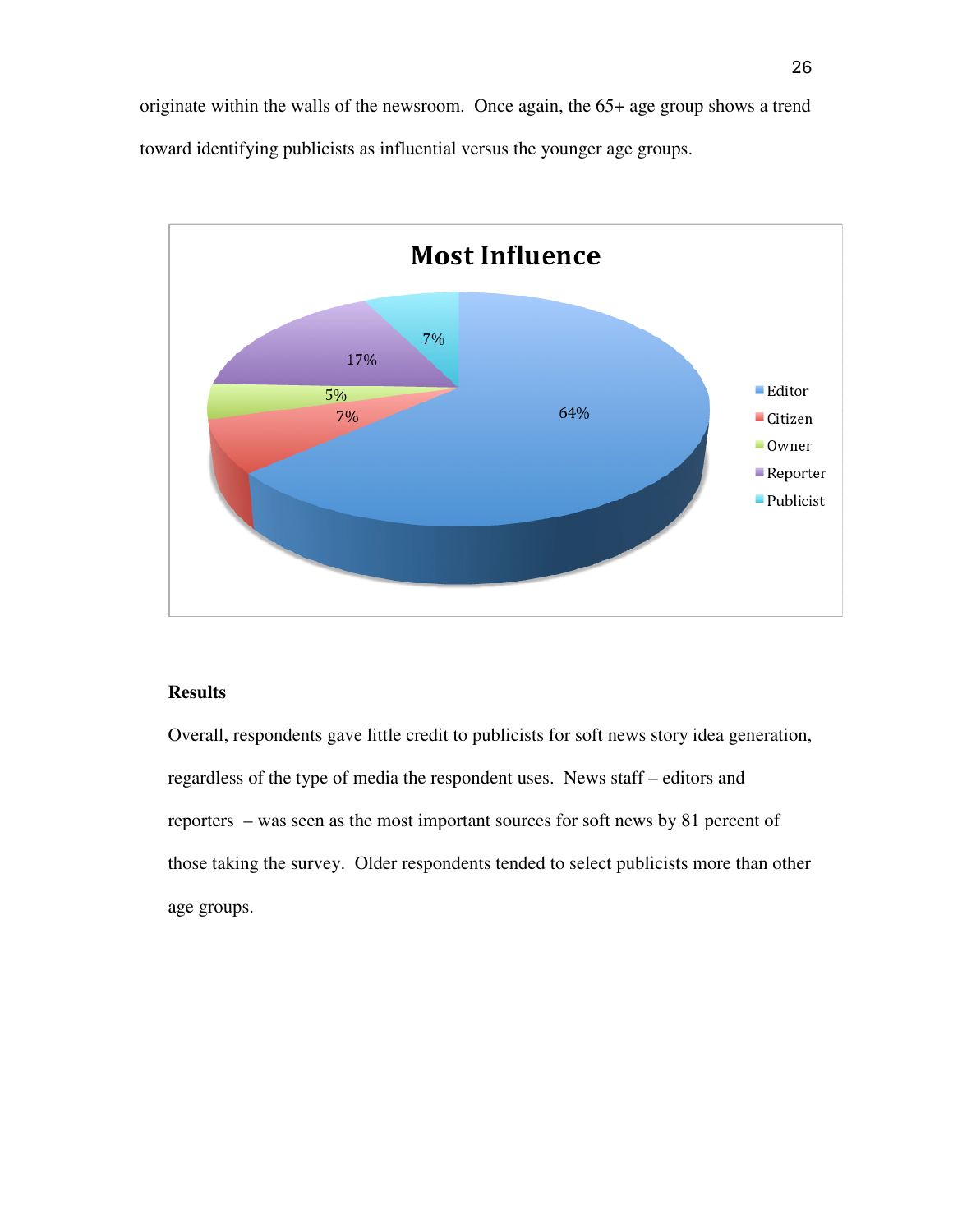#### **Media Interviews**

It was difficult to obtain in-depth analyses of complete news publications/programs by more than a few journalists since by nature they are typically under deadline and short on time. A number of editors, via email or phone conversations, provided me with a general idea of what percentage of their news stories originate through the efforts of a publicist. Finally, I obtained the opinions of a variety of print and broadcast professionals during a panel discussion that took place at the University of Washington.

#### **In-person Interviews**

The Journal: The Journal is a monthly news publication covering lifestyle topics in the Puget Sound region of Washington. I interviewed former editor Cathy Herholdt to review the origin of each story appearing in the March 2010 and June 2010 issues (the last two she oversaw production of). Her comments regarding the use of publicist-provided material included: "We usually generated our own ideas for cover and feature stories and then filled in the remainder with information provided by PR people. Sometimes we purchased written stories from a service but those stories may have originally been pitched by a PR person."

*March 2010 Journal*: Out of 29 stories, 21 originated with paid publicists who were representing an organization. A regular columnist provided one story and two articles were purchased from a service that provides ready-made articles on various topics. Eight stories originated with the news staff. The cover story and first several stories of the issue were among these eight.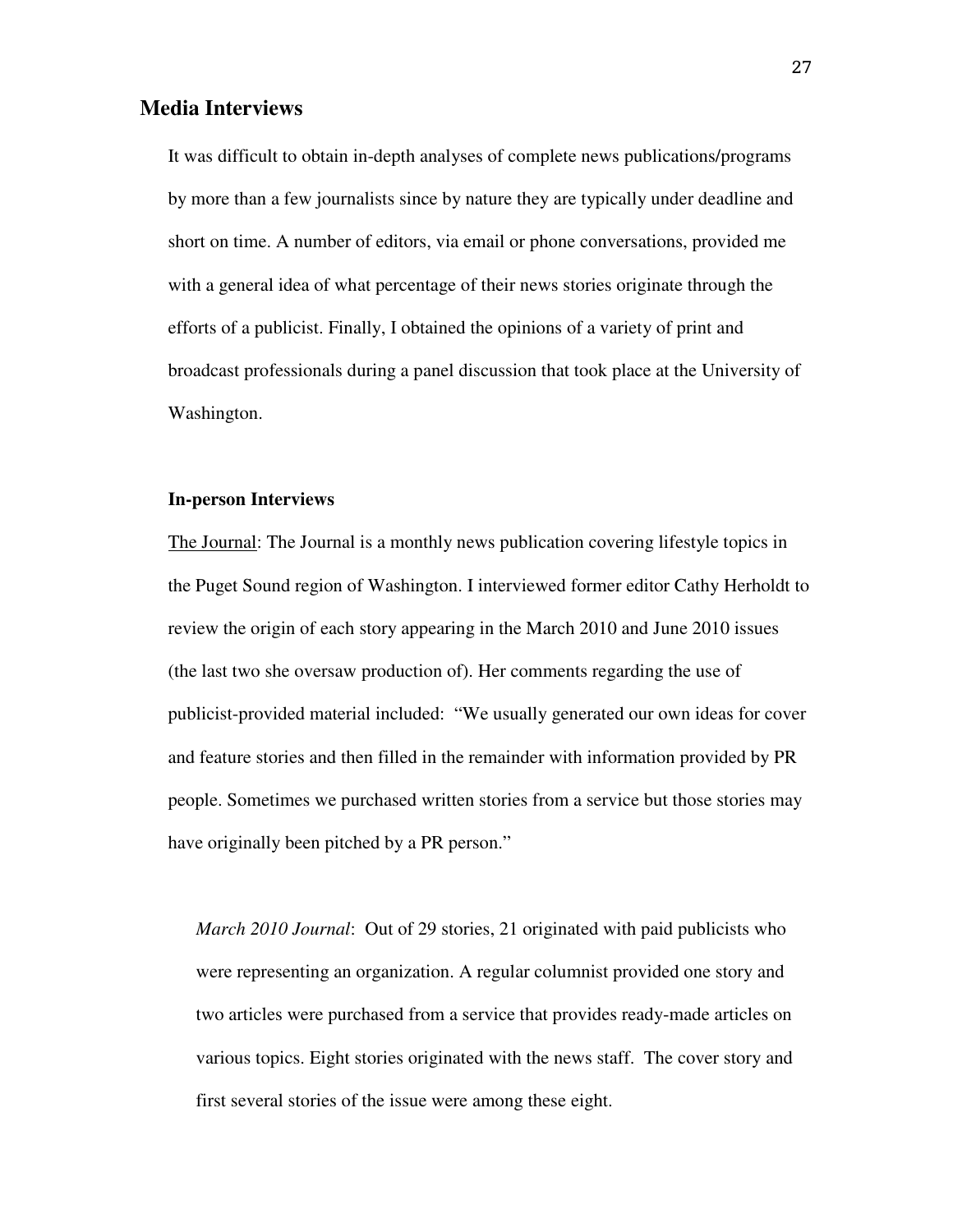*June 2010 Journal*: Out of 37 stories, 30 originated with paid publicists. Regular columnists provided two stories. Seven stories originated with the news staff. Again, the cover story and first several feature stories were among these seven.

Mill Creek View: MC View is a twice-monthly newspaper covering news for the city of Mill Creek, Washington. I interviewed editor Fred Fillbrook to review the origin of each article appearing in the August 1, 2011 and September 15, 2011 issues.

*August 1, 2011 Mill Creek View*: Out of 17 stories, two were generated in the newsroom, one was an editorial, and three were regular columnists. The remaining 11 story ideas came from public and private sector publicists. The two front-page articles were newsroom-generated.

*September 15, 2011 Mill Creek View*: Out of 16 stories, one was generated in the newsroom and featured prominently on the front page, three were letters to the editor, and two were regular columnists. The remaining 10 stories came from PR materials sent to the publication.

New Day Northwest: This is an hour-long daily talk/variety/information TV show directed at a female audience in Seattle, Washington. The segments cover a range of subjects divided into seven segments. I interviewed Steve Wilson, one of the producers of this show, who told me: "Management likes at least two out of the seven segments to be 'pay-to-play'. We will sell an entire six-minute segment to a client that would fit within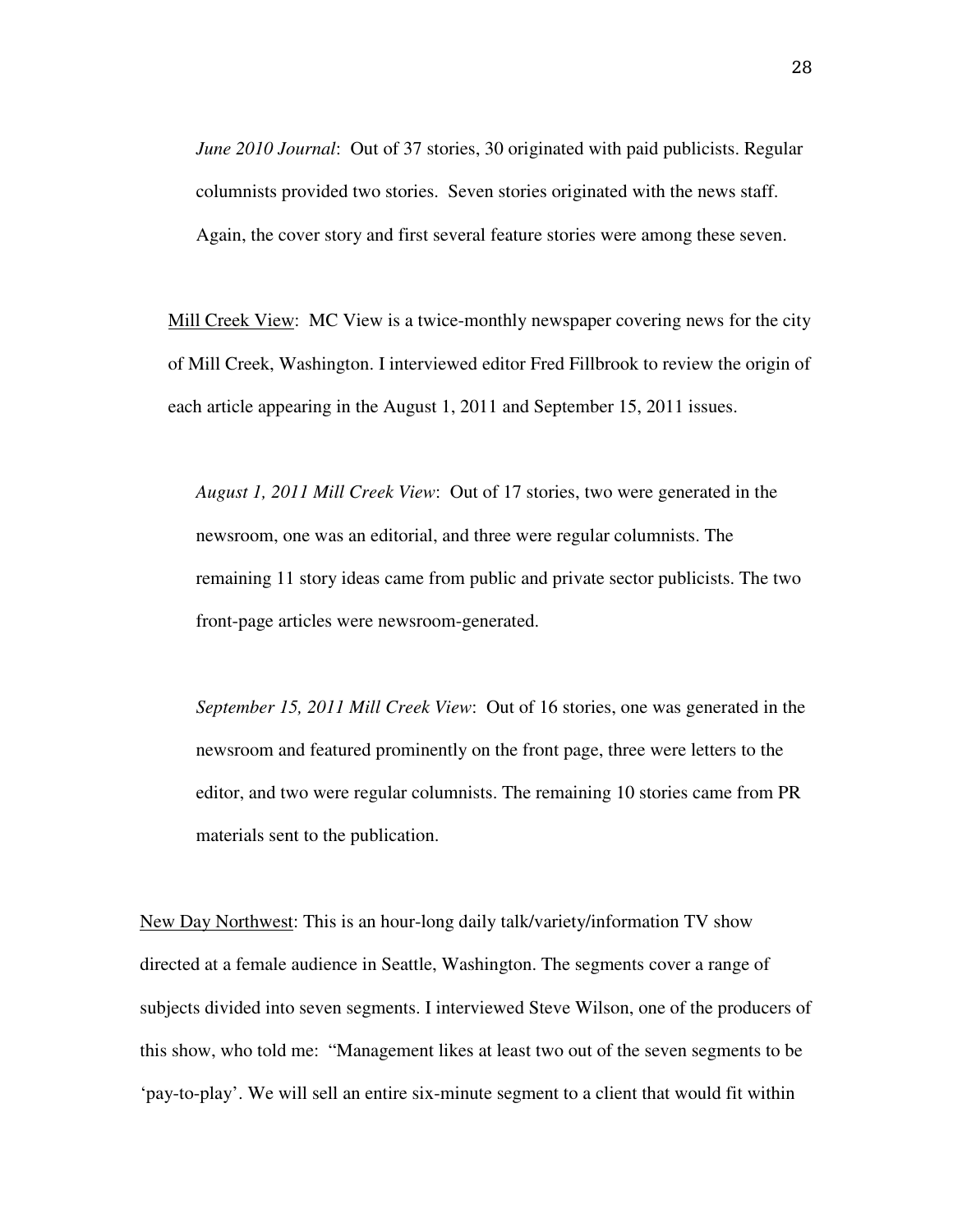the parameters of our show. These segments are produced like a normal segment, but feature the client's message." The producer told me that of the remaining five segments "…at least 70 to 75 percent of our show comes from PR companies or a publicist representing one client. The rest we go after ourselves or find in the news."

#### **Email/phone Interviews**

Evening Magazine: Evening Magazine is a nightly one-hour lifestyle show in Seattle, Washington. Producer Michael King sent an email with the following statement: "Guessing here...I'd say about 25 percent (of content originates with publicists)."

KVI Talk Radio: This is a morning drive-time talk show in Seattle, Washington. The producer and host John Carlson summarized his thoughts in an email: "I'd say about 80 percent of our topics come from news, be it local or network TV, Internet news sites, newspaper stories, or tips from listeners. However, he cautioned me to keep in mind "…some of the media stories we cite on our show may have first originated from a PR pitch. By the time I find it, it's already news." He broke down the remaining 20 percent as supplied by publicists in the form of "... interesting books that publicists tell me about; interesting community or charity events worth covering; or a provocative report or finding from a university or policy center."

Mill Creek Living: This is a quarterly lifestyle magazine for the City of Mill Creek. Editor Sue Ramback told me over the phone: "I looked through the last two issues and I would say approximately 50 percent of our articles came to us by a PR person or someone acting in that capacity."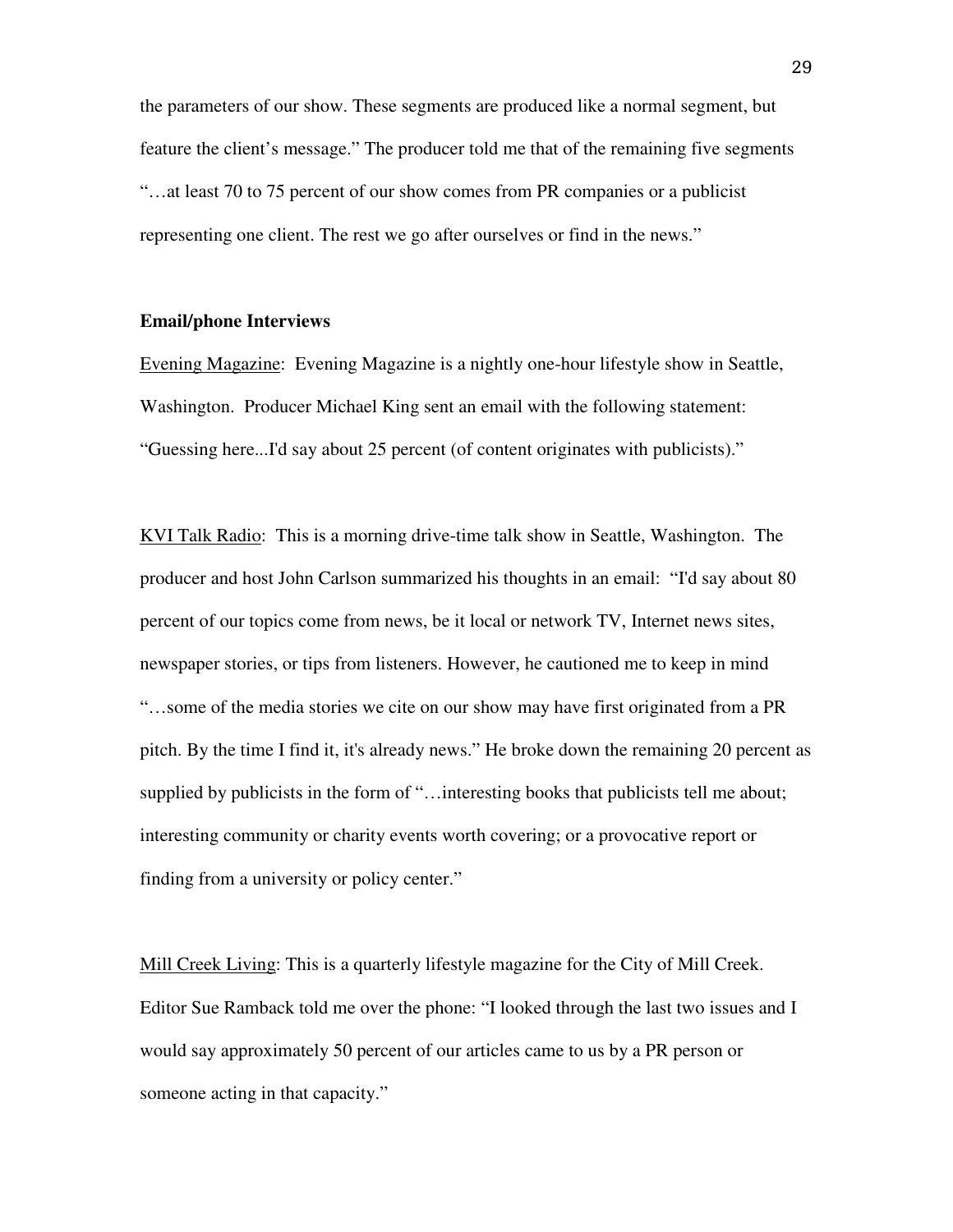#### **Group Interviews**

I asked questions during a panel discussion with the following Washington State journalists: Brian Calvert, host of KOMO (Seattle ABC affiliate) News Radio; Gene Johnson, reporter for Seattle AP Bureau; George Erb, editor of the weekly Puget Sound Business Journal; Ed White, planning editor for KING (Seattle NBC affiliate) TV news; and Chris Legeros, reporter for KIRO (Seattle CBS affiliate) TV news.

Comments included:

*Brian Calvert –* "Radio news is almost exclusively from the wire service with little to no content generation of our own. I only talk to six publicists. They only pitch me on about one story per year but it's always a really good one."

*Ed White –* "Most of what I use does not come from PR folks but I may consult or get information from them on an existing story. I estimate that 10 to 15 percent of my daily 'hit list' comes from PR."

 *Chris Legeros –* "We do no feature work on the evening news so little opportunity for publicists unless they can give me a local tie to a national story."

 *Gene Johnson/George Erb –* "Always looking for an unusual story. Print allows us more time to talk to publicists and pursue more offbeat stories."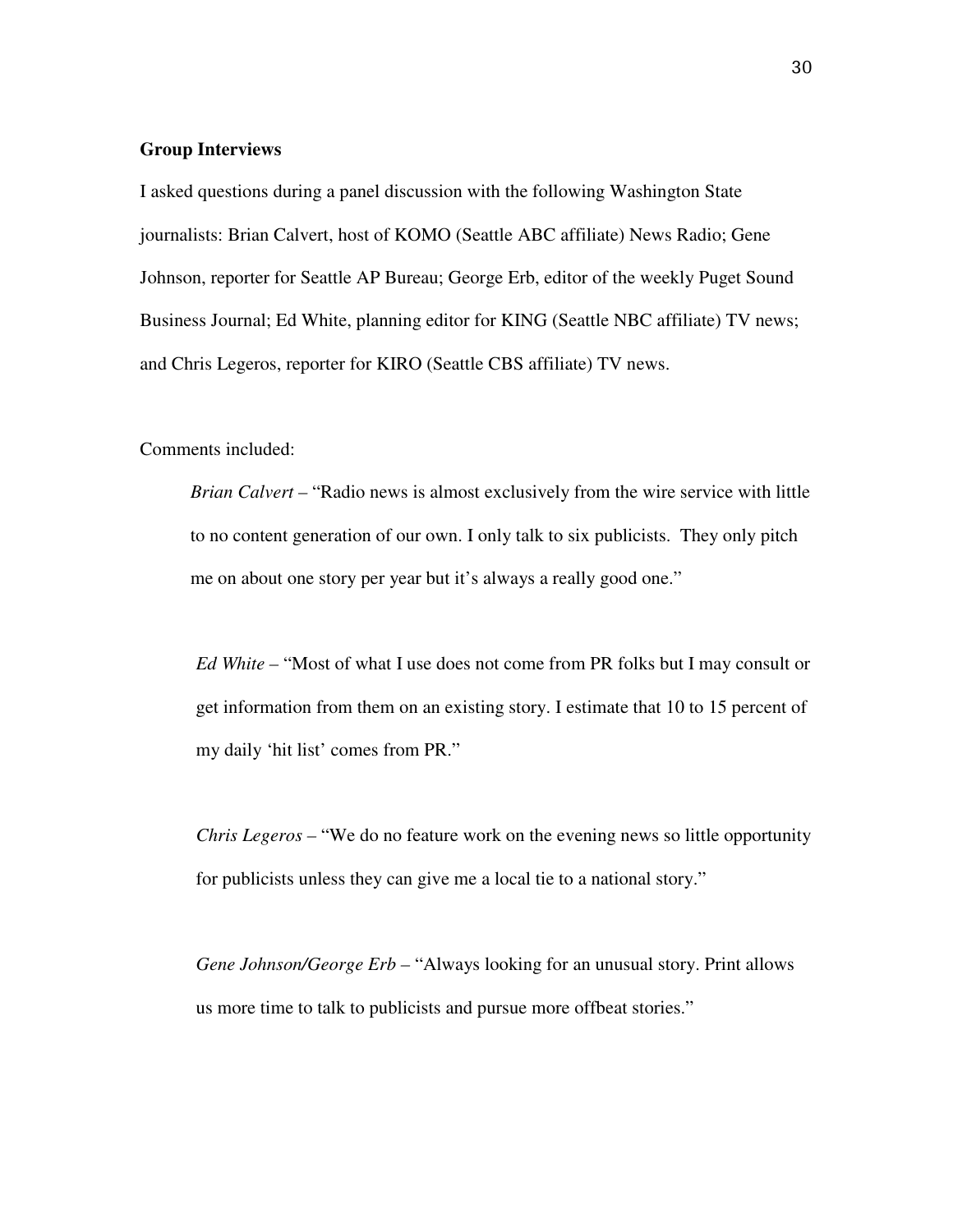#### **Professional Review**

I reviewed each of the publications discussed in the personal interviews to identify obvious signs of PR influence such as quoted spokespeople and references to "announcements." I also reviewed the magazine, radio and TV show referenced in the email/phone interviews. In all cases, I found the journalists estimates to be on target.

#### **Results**

Overall, print journalists report much higher usage of PR material than do radio or TV professionals. As much as 80 percent of the stories in community publications can be traced back to the efforts of publicists versus approximately 15 percent for radio and TV. The exception is the New Day Northwest TV show, which is dominated by PR material and routinely allows third parties to purchase "pay to play" airtime that is indistinguishable to the viewer from non-paid content.

Compare this with just seven percent of adults surveyed who indentify the publicist as the most important influence in selection of soft news stories; and only nine percent who mention a publicist as having any role in the origin of story ideas. The trend toward older adults identifying the importance of the publicist may indicate that over years of exposure they begin to see and recognize PR influence in the news.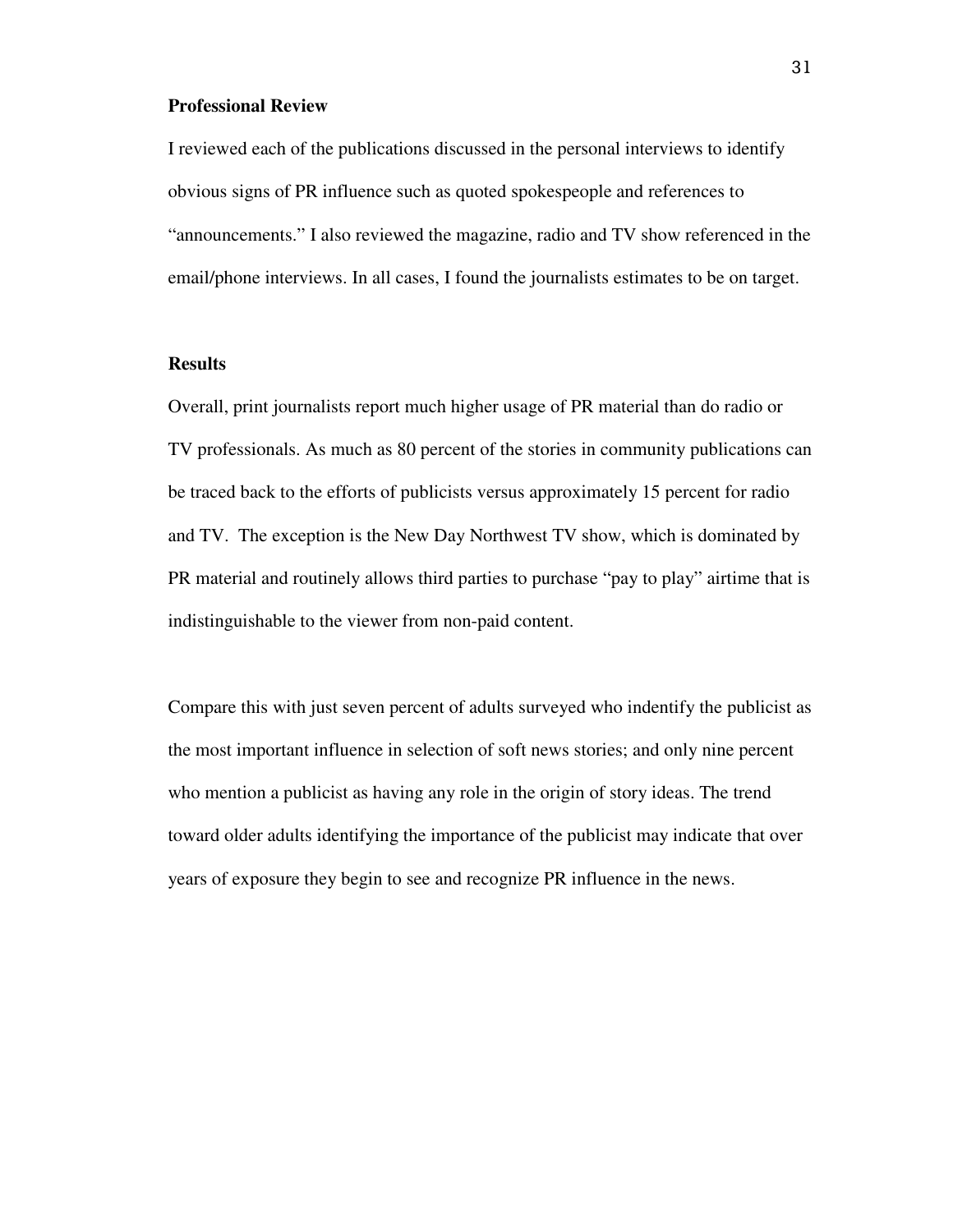#### **Chapter 5: Conclusion**

Based on personal interviews with news professionals and my own review of print, radio and TV news samples, I found the approximate percent of PR generated stories fluctuates from a low of 10 percent for TV and radio primetime news to a high of 80 percent for community newspapers. Of unknown origin are stories taken directly from news services and syndicates that many radio and TV stations rely upon for a good portion of their programs. (A percentage of these stories come from publicists who pitch writers at organizations such as Associated Press.) Depending on the skill of the PR professional and the ability of the media outlet to produce stories with its own staff, some PR materials are used as-is without editing. The Mill Creek View, for example, frequently offers the PR professional a by-line.

This does not mean that PR-generated news is un-newsworthy. The good news is that the media receive so many pitches from PR professionals (editors told me in the "hundreds" each month) that they can pick and choose from the best. Journalists say they work hard to create two-way conversations with PR representatives in the community to obtain story ideas that are targeted to their news audience and format.

The second question my research explored is whether news audiences are aware of the fact that paid publicists influence the content of soft news. Of the consumers surveyed, only nine percent noted the job of the publicist in developing soft news stories; just seven percent circled the choice of publicist as having the most influence in story generation. Clearly, the publicist's role is barely visible and it brings up a troubling question. Are unsuspecting readers, listeners, and viewers being duped into thinking that the soft news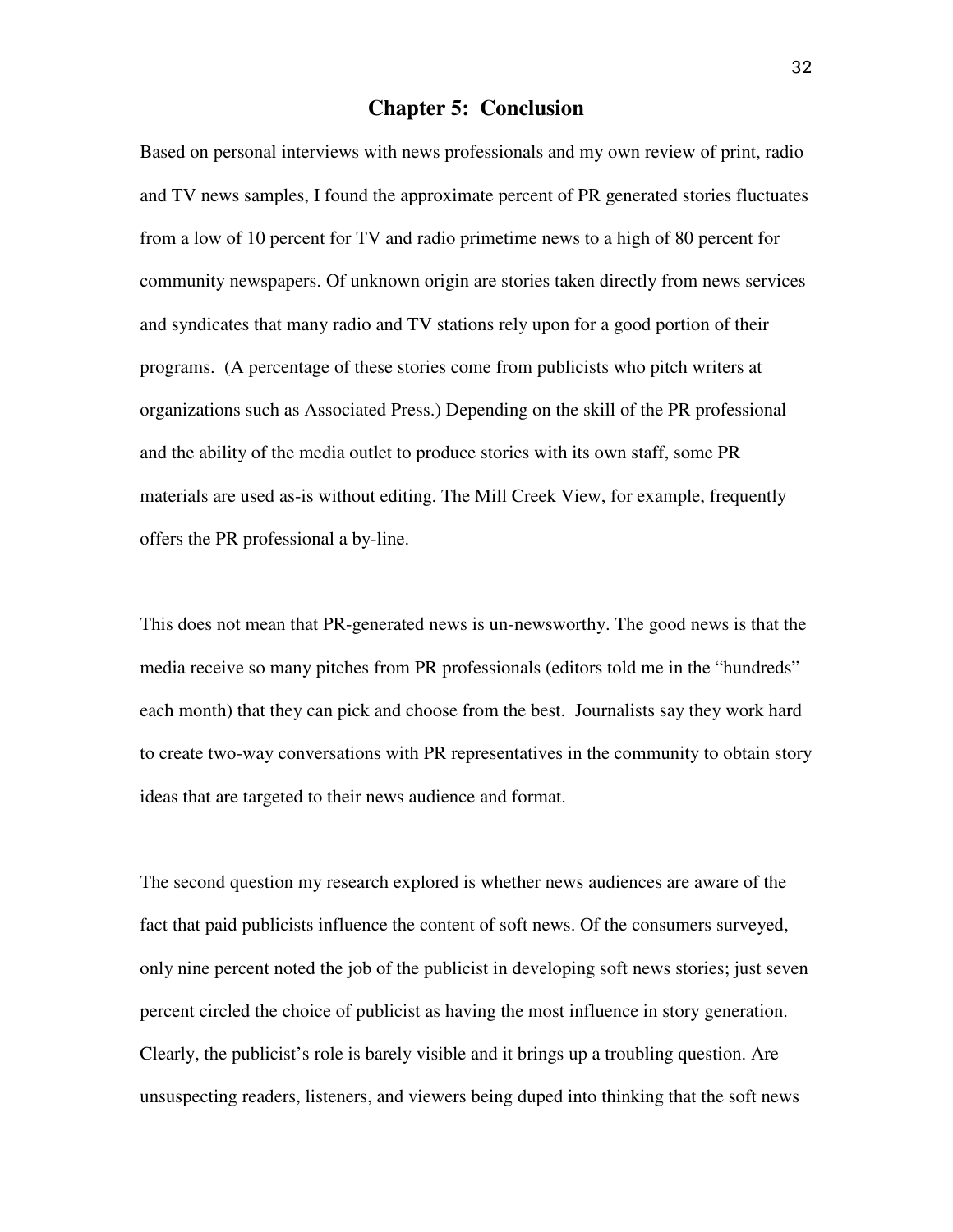content is the result of an exhaustive search for the most important stories? Audiences need to be clued into the undisputed and indispensible connection between media and publicist and realize the fact that there simply are not enough reporters to scour the corners of their communities for news. Today, PR professionals greatly outnumber journalists and the gap continues to grow. We can safely predict this connection will remain strong and influence will continue to tip in favor of the PR industry. With consumer consumption of traditional media still high, it is also logical to assume that more people will be getting a portion of their daily news courtesy of PR-sponsored stories.

So it is incumbent upon viewers to question the source of news stories. I do not subscribe to the extreme view of the authors of the iconic book *Toxic Sludge* who admonish viewers to "question the experts and follow the money back to the public relations industry to challenge its hold on democracy." However, I do believe that consumers have a responsibility to uncover sources and look for clues that a PR pro planted a story. This includes looking out for obvious signs of a press conference such as "announced today" quotes attributed to a spokesperson, or noticing identical stories running in more than one medium.

Combine an educated audience with good reporting practices that include questioning PR-provided facts, disclosing sources, and enhancing press releases with original reporting, and the final product can be an excellent piece of journalism. However, when press releases are run as-is, pre-packaged video news releases are run without attribution, and "pay-to-play" TV segments are not revealed, then PR is given too much influence at